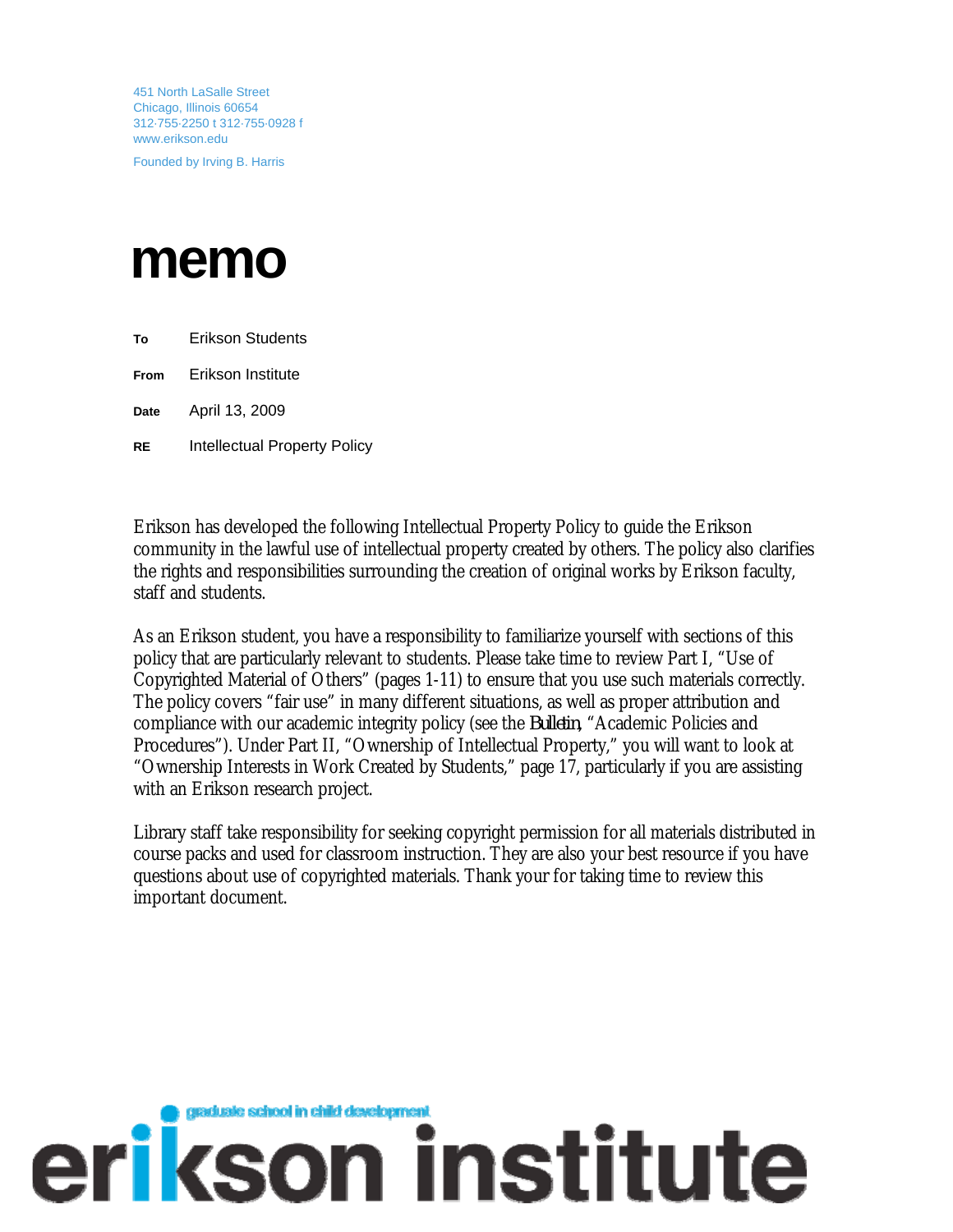# erikson institute

# **Erikson Institute Intellectual Property Policy**

**Approved by the Board of Trustees on January 15, 2009**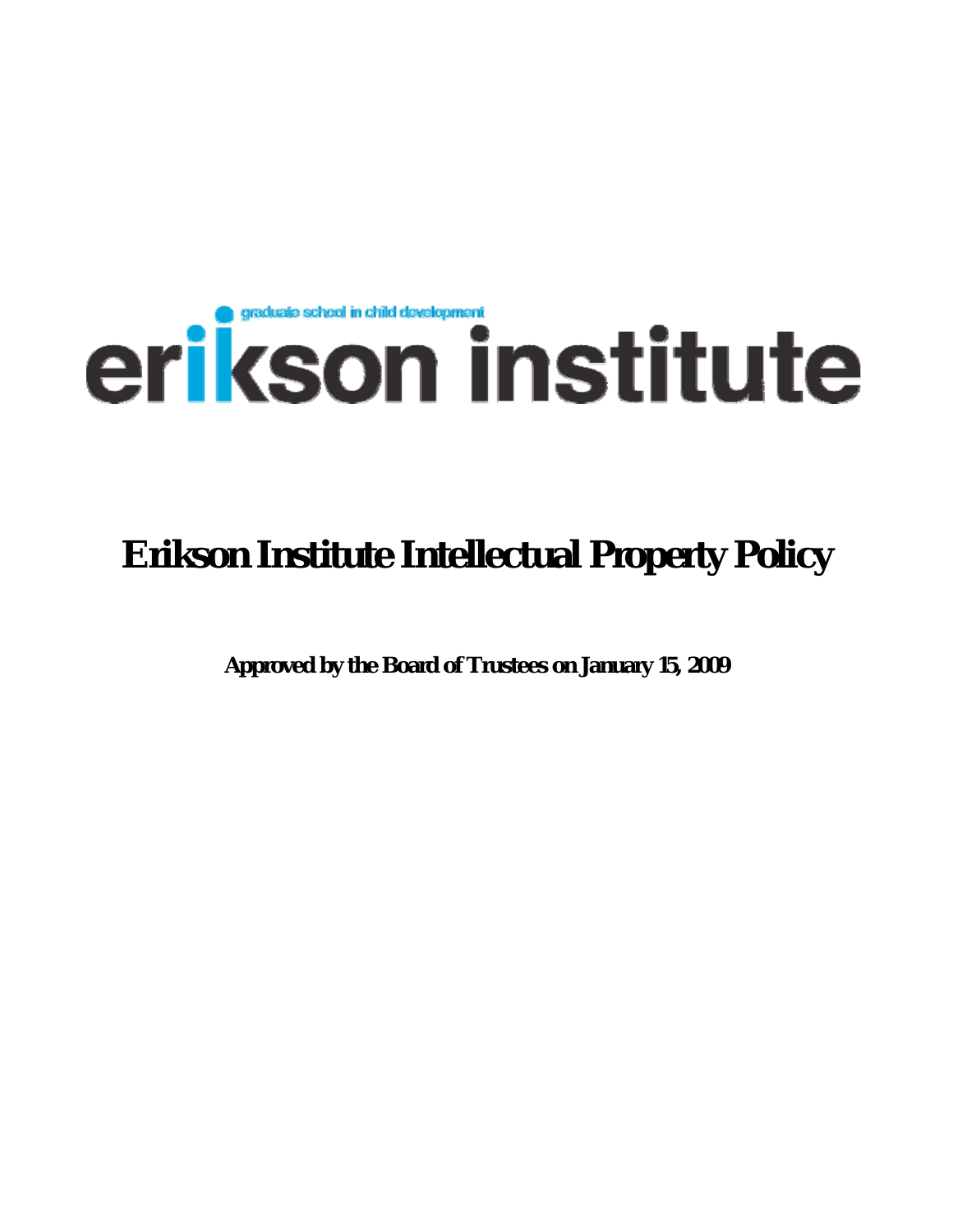| <b>ERIKSON INSTITUTE INTELLECTUAL PROPERTY POLICY</b> |  |  |
|-------------------------------------------------------|--|--|
|-------------------------------------------------------|--|--|

| A.        |                                                                  |                                                                                                                      |  |
|-----------|------------------------------------------------------------------|----------------------------------------------------------------------------------------------------------------------|--|
|           | 1.                                                               |                                                                                                                      |  |
|           | 2.                                                               |                                                                                                                      |  |
|           | 3.                                                               | Facts, Ideas, Processes, Methods, and Systems described in                                                           |  |
|           |                                                                  |                                                                                                                      |  |
|           | 4.                                                               |                                                                                                                      |  |
|           | 5.                                                               |                                                                                                                      |  |
| <b>B.</b> |                                                                  | Uses of Copyrighted Works that Do Not Require Obtaining the                                                          |  |
|           |                                                                  |                                                                                                                      |  |
|           | 1.                                                               |                                                                                                                      |  |
|           | 2.                                                               | Fair Use of Copyrighted Material in Coursepacks4                                                                     |  |
|           | 3.                                                               |                                                                                                                      |  |
|           | $\overline{4}$ .                                                 | Displaying and Performing Copyrighted Works in "Face-to-<br>Face" Classroom Activities; Audio-Visual Works; Academic |  |
|           |                                                                  |                                                                                                                      |  |
|           | 5.                                                               | Fair Use of Copyrighted Works at Educational or Academic                                                             |  |
|           | 6.                                                               | Fair Use of Copyrighted Material in Distance Education6                                                              |  |
|           | 7.                                                               | Fair Use of Material Online or in Electronic Reserves7                                                               |  |
|           | 8.                                                               |                                                                                                                      |  |
|           | 9.                                                               | Digitizing and Using Copyrighted Analog Images for                                                                   |  |
|           | 10.                                                              | Fair Use of Copyrighted Works in Multimedia Materials10                                                              |  |
|           | 11.                                                              |                                                                                                                      |  |
| C.        |                                                                  |                                                                                                                      |  |
| D.        | Erikson's Compliance with Commercial Software Licenses and Other |                                                                                                                      |  |
|           |                                                                  |                                                                                                                      |  |
| Е.        |                                                                  |                                                                                                                      |  |
| F.        |                                                                  | Proper Attribution and Compliance with Academic Integrity                                                            |  |
|           |                                                                  |                                                                                                                      |  |
|           |                                                                  |                                                                                                                      |  |
| A.        |                                                                  | <b>OWNERSHIP INTERESTS OF FACULTY MEMBERS13</b>                                                                      |  |
|           | 1.                                                               |                                                                                                                      |  |
|           | 2.                                                               | Limitations upon Faculty Ownership Rights13                                                                          |  |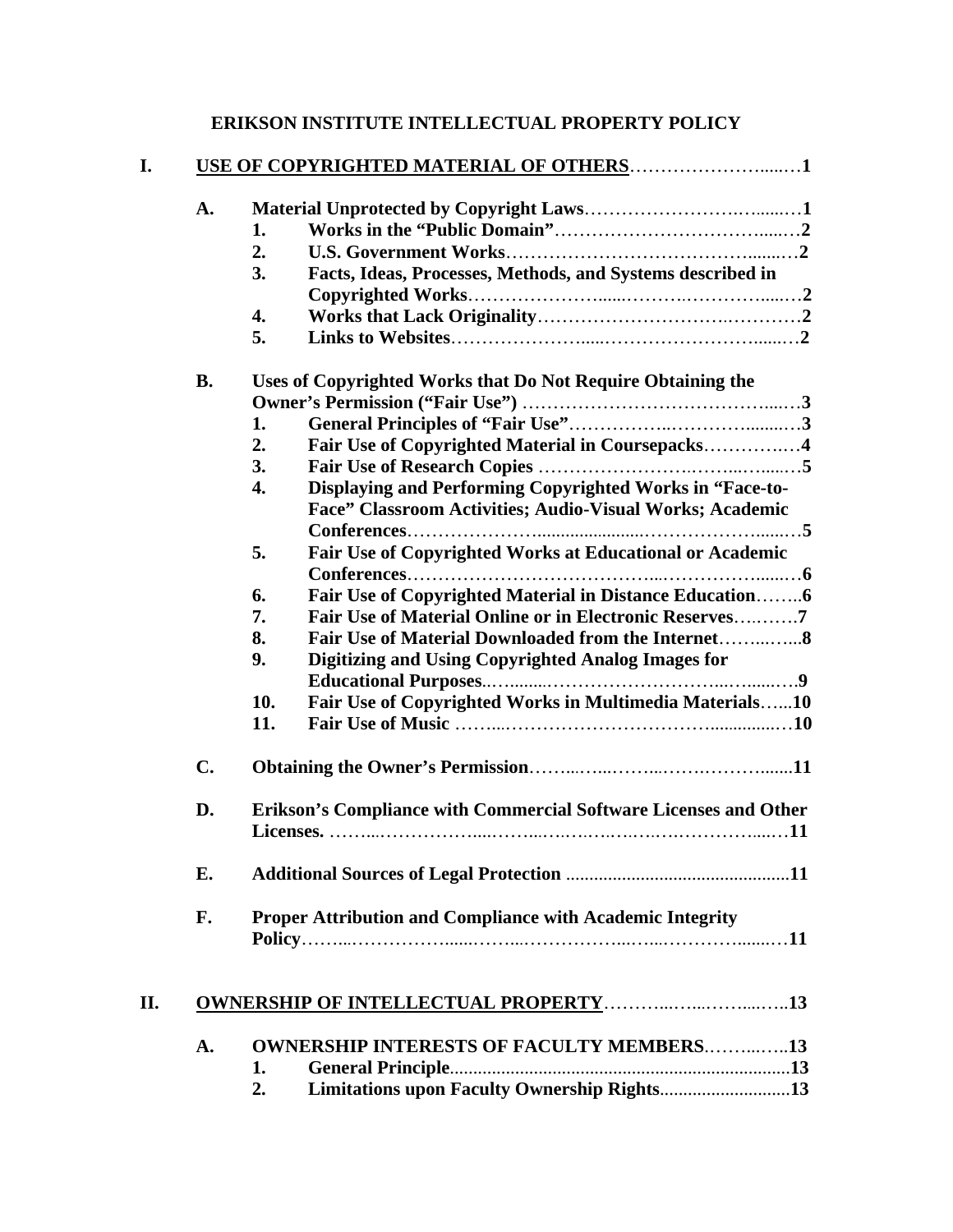| <b>B.</b>      |    | <b>OWNERSHIP INTERESTS OF OTHER ERIKSON</b>                       |     |  |  |
|----------------|----|-------------------------------------------------------------------|-----|--|--|
|                |    |                                                                   |     |  |  |
|                | 1. | <b>Work Created by Research Scientists and Research</b>           |     |  |  |
|                |    |                                                                   |     |  |  |
|                | 2. |                                                                   |     |  |  |
|                | 3. | Work Created By Independent Contractors 16                        |     |  |  |
|                | 4. |                                                                   |     |  |  |
| $\mathbf{C}$ . |    | <b>ALLOCATION OF REVENUE AMONG FACULTY AND</b>                    |     |  |  |
|                |    |                                                                   |     |  |  |
|                | 1. | Definition of "Revenue" for Purposes of this Policy18             |     |  |  |
|                | 2. |                                                                   |     |  |  |
|                | 3. |                                                                   |     |  |  |
|                | 4. | Revenue from Sponsored or Commissioned Work19                     |     |  |  |
|                | 5. | <b>Recovery of Costs Where Erikson Assists in Commercializing</b> |     |  |  |
|                |    |                                                                   |     |  |  |
|                | 6. | Revenue-Sharing in the Commercialization of Erikson               |     |  |  |
|                |    |                                                                   |     |  |  |
|                | 7. | <b>Recovery of Costs Where Erikson Expends Extraordinary</b>      |     |  |  |
|                |    |                                                                   |     |  |  |
|                | 8. | <b>Authority to Execute Agreement Assigning Rights, Recouping</b> |     |  |  |
|                |    |                                                                   |     |  |  |
| D.             |    | <b>ERIKSON'S INTEREST IN WORK CREATED BY FACULTY20</b>            |     |  |  |
|                | 1. |                                                                   |     |  |  |
|                | 2. |                                                                   |     |  |  |
|                | 3. |                                                                   |     |  |  |
| Е.             |    |                                                                   |     |  |  |
|                | 1. |                                                                   |     |  |  |
|                | 2. |                                                                   |     |  |  |
|                | 3. |                                                                   |     |  |  |
|                | 4. |                                                                   |     |  |  |
|                | 5. |                                                                   |     |  |  |
| F.             |    |                                                                   |     |  |  |
|                | 1. |                                                                   |     |  |  |
|                | 2. |                                                                   |     |  |  |
|                | 3. | Procedure for Resolution in Cases of Potential Conflict24         |     |  |  |
|                |    |                                                                   |     |  |  |
|                |    |                                                                   |     |  |  |
|                |    |                                                                   |     |  |  |
|                |    |                                                                   | .25 |  |  |
|                |    |                                                                   |     |  |  |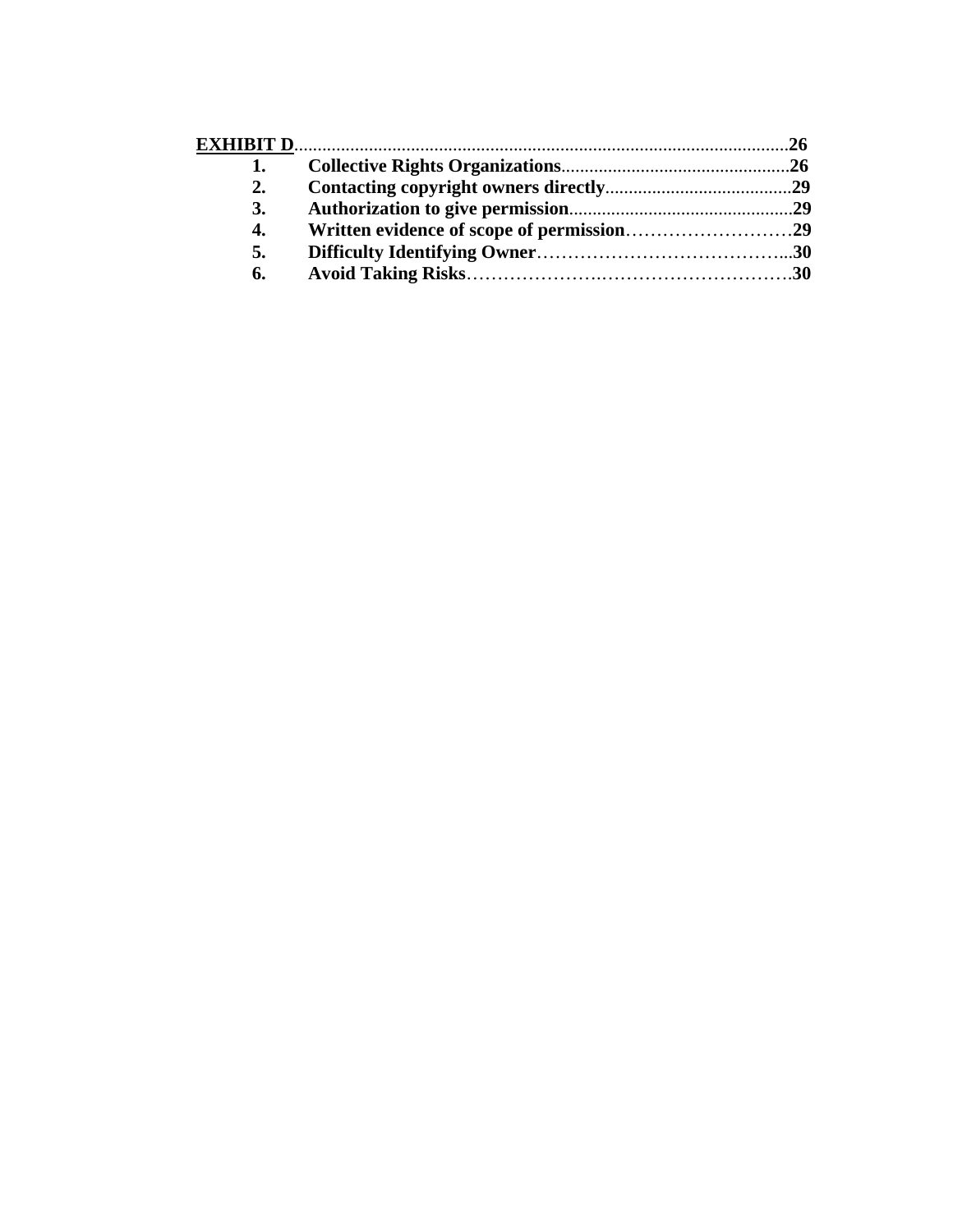

# **INTELLECTUAL PROPERTY POLICY**

Erikson Institute ("Erikson") educates child development professionals and prepares them for leadership. Through its academic programs, applied research, and community service and engagement, Erikson advances the ability of practitioners, researchers, and decision makers to improve life for children and their families. Central to this mission is the creation and dissemination of original works of scholarship and the proper, lawful use of intellectual property created by others. This Policy clarifies the rights and responsibilities that arise from the creation of original works by Erikson faculty, staff and students, and guides the Erikson community in the lawful use of intellectual property created by others.

# **SCOPE, COVERAGE, AND COMPLIANCE**

This Policy applies to the faculty, staff, and students of Erikson Institute. Compliance with the terms of this Policy is a condition of employment for Erikson employees and a condition of continued enrollment for Erikson students. Use of copyrighted material in violation of this Policy has serious legal and professional repercussions. Erikson representatives who engage in such conduct risk civil or criminal penalties, and they may also be subject to discipline by Erikson, up to and including termination of employees and dismissal of students.

This Policy is subject to any applicable laws and regulations and to specific provisions in grants, contracts, or licenses that govern rights in copyrighted works.

# **I. USE OF COPYRIGHTED MATERIAL OF OTHERS**

A "copyright" grants certain exclusive rights to the creator of an original work of authorship. The creator of a copyrighted work has the exclusive right to make and distribute copies of the work, to prepare derivative works based upon the original work, and to perform or display the work in the case of musical, dramatic, audiovisual and other works.

Erikson is committed to complying with all applicable laws regarding copyright and respecting the original work of others. The provisions that follow in Section I are meant to guide Erikson faculty, staff and students in the lawful use of material that has been copyrighted by individuals outside the Erikson academic community.

# **A. Material Unprotected by Copyright Laws**

The law does not extend copyright protection to certain types of works. Erikson representatives may therefore use the following categories of works without any

 $\overline{a}$ 

<sup>&</sup>lt;sup>1</sup> Under current law, a work enjoys copyright protection from the moment of its creation, regardless of whether the copyright is registered with the United States Copyright Office. Although copyright registration is no longer required, it brings certain advantages and is therefore recommended by the Copyright Office. (*See* http://www.copyright.gov/help/faq/faq-general.html#automatic.) Registered works, particularly older works, frequently bear the mark "©" as a symbol of copyright registration.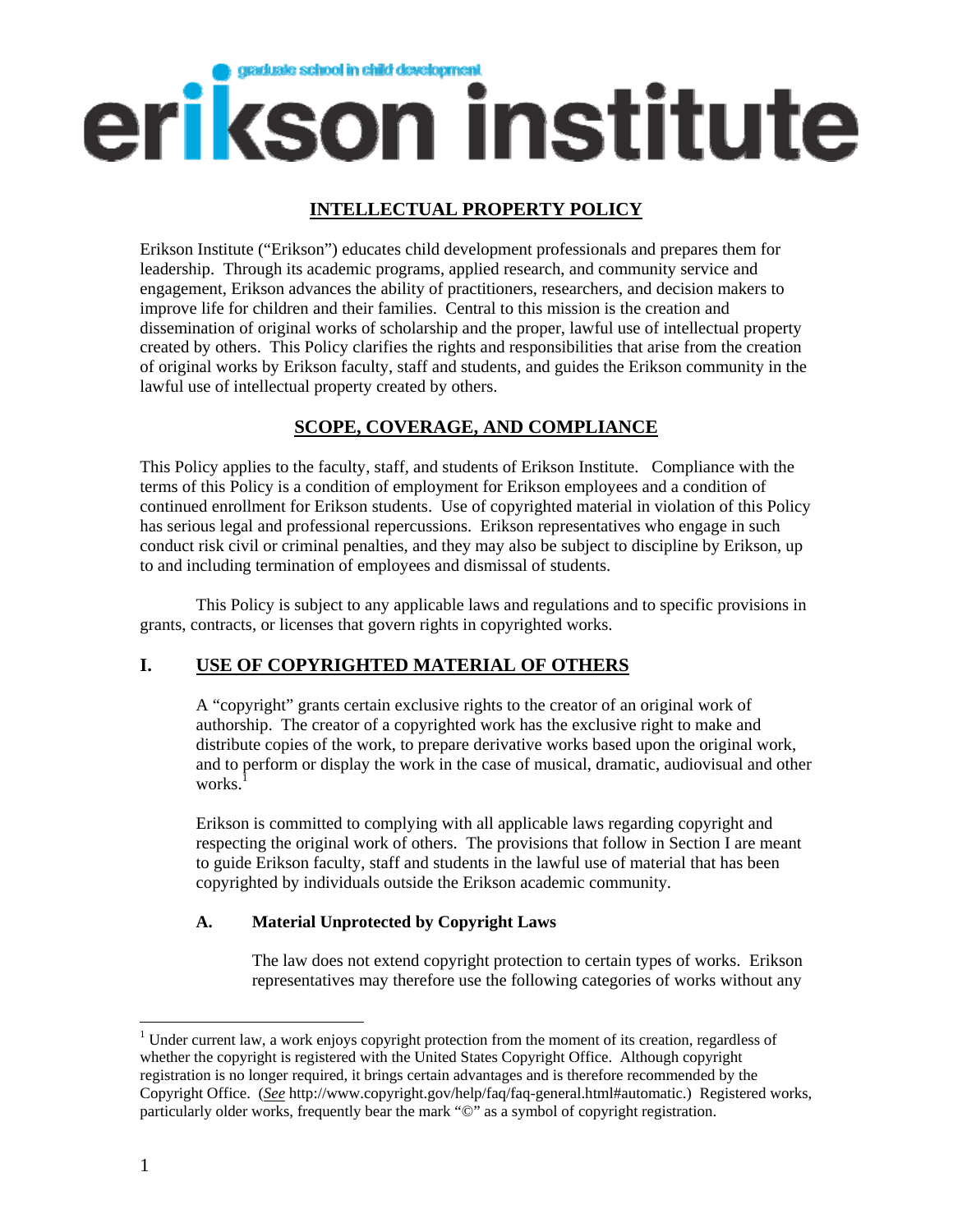concerns about copyright infringement (although proper attribution of quoted materials is still essential; *see* section I (E) below):

#### **1. Works in the "Public Domain"**

A work in the "public domain" is a work whose copyright protection has either expired or was never attached. The rules for determining whether a formerly copyrighted work is in the public domain are complicated and have changed many times during the 20th century. These rules are summarized in Exhibit A to this Policy. Upon the written request of any Erikson faculty member, staff member, or student, Erikson's librarian will search or assist in searching the records of the U.S. Copyright Office to determine the copyright status of a work. Instructions for performing such searches are set forth in Exhibit B to this Policy.

#### **2. U.S. Government Works**

By statute, U.S. Government works are not protected by copyright.

## **3. Facts, Ideas, Processes, Methods, and Systems described in Copyrighted Works**

Copyright laws protect only the expression of an idea, fact, or method in a tangible medium (*e.g.*, a written article, a website, or a drawing). They do not protect the idea, fact, or method itself. For example, an idea for a board game would not be protected by copyright, but the expression of this idea in the form of written rules and playing instructions would be. Similarly, an idea for a research methodology would not be protected, but an explanation or description of the methodology in a journal article or a textbook would be. Factual information, such as historical or scientific facts and news, is considered part of the public domain and is everyone's property. However, the expression or explanation of factual information (in the form of a journal article or written material posted on the Internet, for example) would be protected by copyright.

# **4. Works that Lack Originality**

Pure compilations of data or information (such as a phone book) or reprints of public domain works are not copyrighted because they lack originality.

# **5. Links to Websites**

Finally, anyone may freely reproduce the address of a web site to which readers may "hyperlink." However, when doing so, it is considered appropriate to cite the website and to notify the web provider. If possible, links should be provided only to the "home page" of another website. And it is important to remember that the written material posted on a website will almost certainly be copyrighted and should not be used without proper attribution and, if necessary, permission of the copyright holder. Such material might also be trademarked. (See Sections I(B)(8),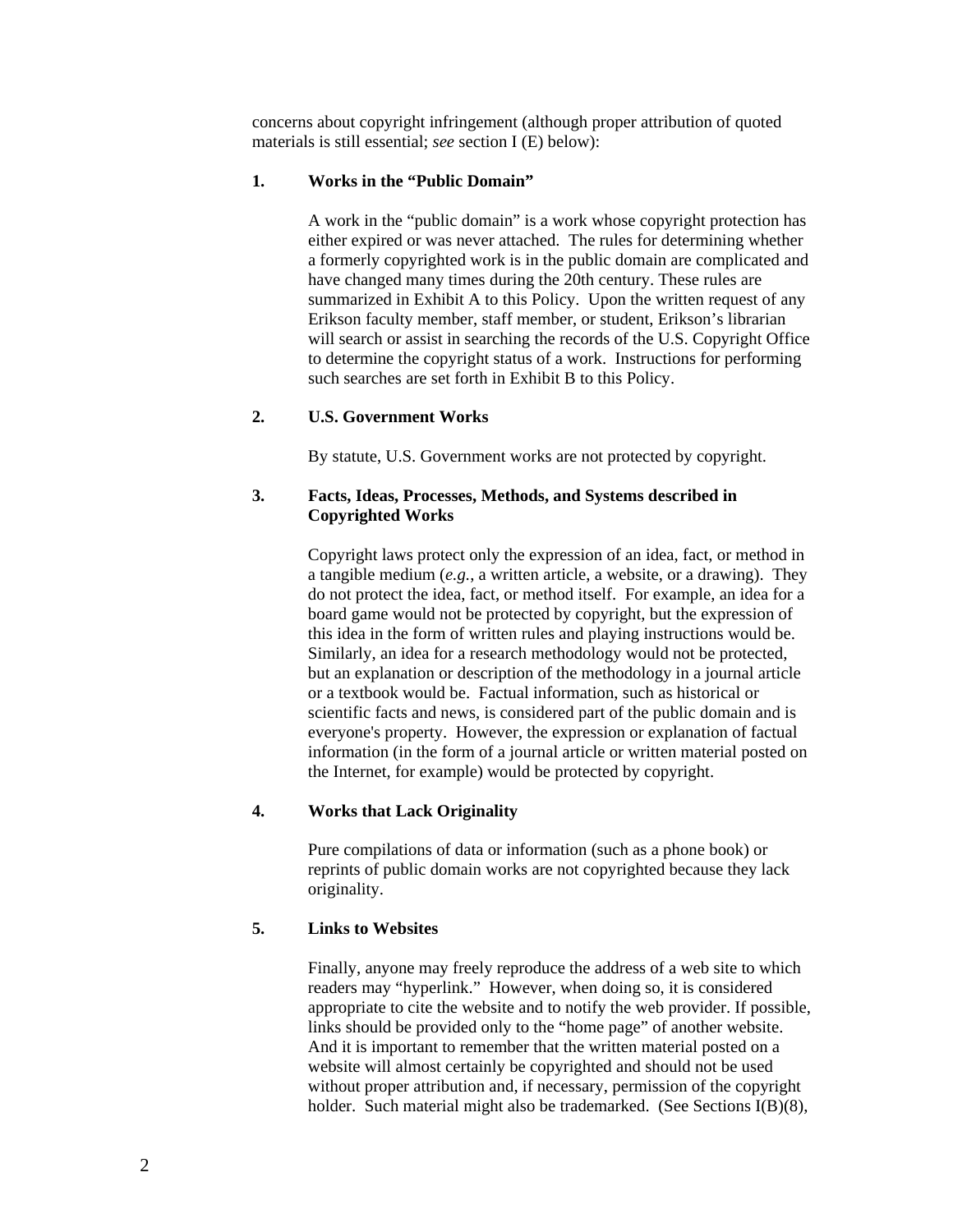I(D), and III of this Policy for guidance regarding the use of potentially trademarked material.)

#### **B. Uses of Copyrighted Works that Do Not Require Obtaining the Owner's Permission ("Fair Use")**

The copyright laws grant a copyright holder the exclusive right to use, duplicate, display, transmit or perform her copyrighted works. Usually, one must obtain permission from the copyright holder before using the copyrighted work in any of these ways.

However, the law recognizes an exception to this rule for certain limited uses that the law considers "fair use." The copyright laws list "criticism, comment, teaching, scholarship and research" as examples of fair use. However, not all educational or scholarly uses of copyrighted material are deemed fair use under the law. Even when a use of copyrighted material is clearly educational, the law often limits the amount of material that may be used and the manner in which such material may be used.

# **1. General Principles of "Fair Use"**

In determining whether a particular use of copyrighted material is a "fair use," courts consider the following four factors:

# **a.** *The purpose and character of the use, including whether the use is of a commercial nature or is for nonprofit educational purposes***;**

Most uses at Erikson can be characterized as nonprofit educational uses. However, courts must consider all four factors and weigh them against each other in each case.

#### **b.** *The nature of the copyrighted work***;**

This second factor will generally weigh in favor of fair use if the work to be used is factual in nature (scholarly, technical, scientific, etc.) as opposed to works involving more creative expression, such as plays, poems, fictional works, photographs and paintings. Some works that are designed and marketed for educational use (e.g., standardized tests and workbooks) can never be lawfully used without permission of the copyright holder.

#### **c.** *The amount and substantiality of the portion used in relation to the copyrighted work as a whole; and*

Under this third factor, the larger the amount of a work that one uses, the less likely that this use will be considered a fair use. This factor also takes into consideration the quality of the portion taken in addition to quantity. Thus, even if only a small amount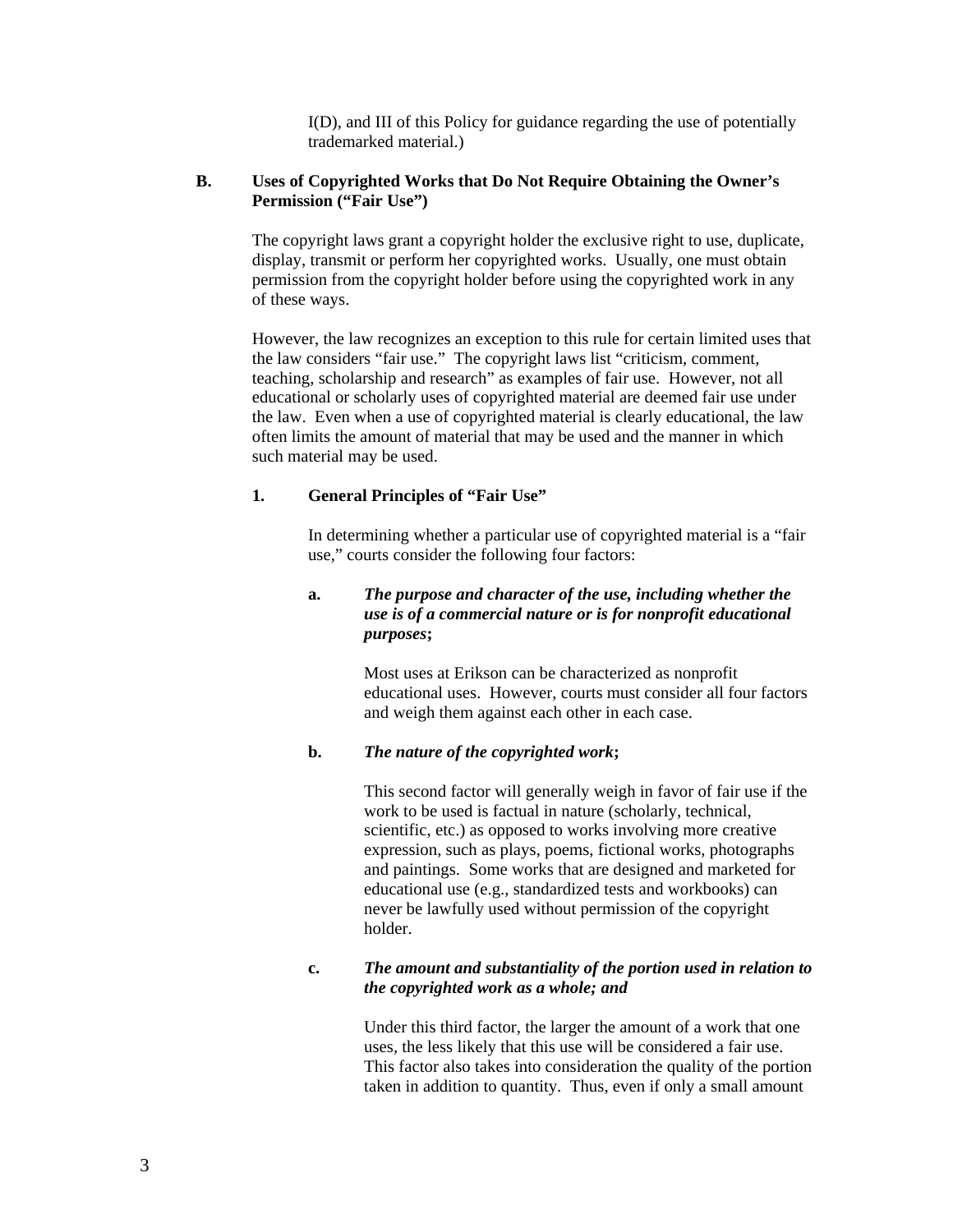of a work is taken, this factor can weigh against fair use if the portion taken is the "heart" of the work.

#### **d.** *The effect of the use upon the potential market for or value of the copyrighted work***.**

The fourth factor examines the effect of the use on the publisher's market. If the proposed use were to become widespread and would negatively impact the market for or value of the copyrighted work, this factor would weigh against fair use. This factor is often cited as the most important of the four, although all of the four factors interrelate and must be evaluated in conjunction with each other.

Clearly, these four factors are imprecise, and how they "balance out" will depend on the particular facts in any given use. Nevertheless, some common educational uses of copyrighted works would clearly qualify as "fair use" under the four-factor test, and they are summarized below.

Stated simply, the following guidelines give Erikson personnel a "comfort zone": Erikson faculty, staff and students may use, duplicate, display, transmit or perform copyrighted works of others consistent with the guidelines that follow without needing to consult any Erikson representative. Because the parameters of permissible "fair use" are so unclear, however, Erikson community members should consult with Erikson's librarian before using copyrighted material without permission unless the proposed use conforms strictly to the guidelines that follow.

#### **2. Fair Use of Copyrighted Material in Coursepacks**

Faculty or instructors should include only small portions of a given copyrighted work in a coursepack or when distributing copies of copyrighted materials to students for educational purposes. Faculty should limit such materials to a complete article, story or essay if less than 2,500 words, or an excerpt from any prose work of not more than 1,000 words or 10% or the work, whichever is less; one chart, graph or illustration per book or per periodical issue; or other similarly small parts of a work. Materials should include any copyright notice on the original source, as well as appropriate citations and attributions to the source. Faculty and instructors using copyrighted materials in coursepacks should obtain permission from the copyright holder when they plan to use those same materials repeatedly for the same class. (*See* Section I (C) and Exhibit D, below.)

Faculty and instructors may include their own authored materials in coursepacks, including but not limited to scholarly articles or drafts thereof, lecture notes, syllabi, tests, exercises, problem sets, and assessment products. However, faculty and instructors should bear in mind that if material they authored has already been published (*e.g.*, in a journal), they may have transferred the copyright to the publisher. In that case, it will be necessary either to obtain prior permission from the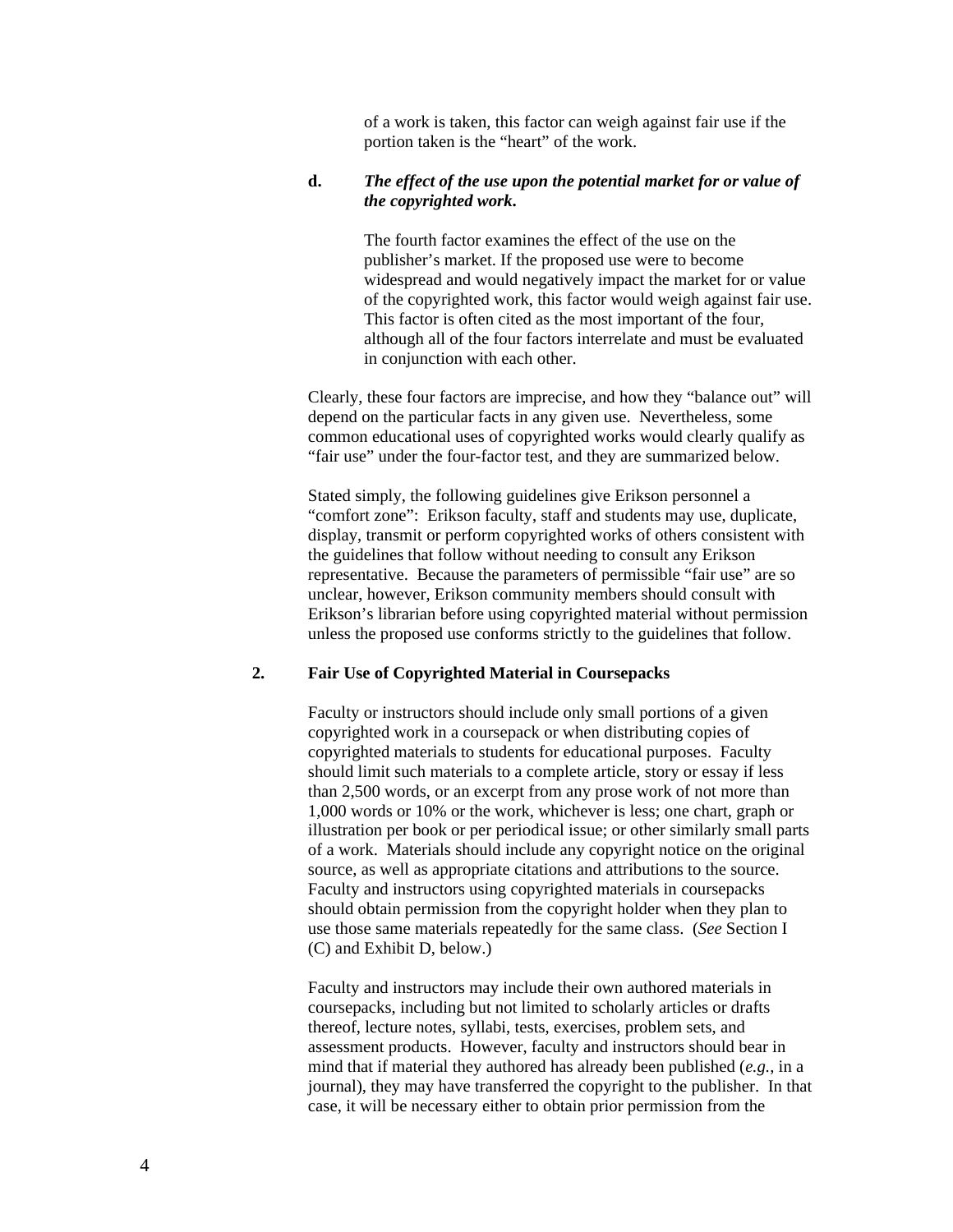publisher or to follow the "fair use" guidelines provided in the preceding paragraph.

# **3. Fair Use of Research Copies**

When copying others' works for research purposes, a researcher should limit copying to single chapters from multi-chapter books; single articles from a journal issue; several charts, graphs, illustrations; or similarly small parts of a work.

# **4. Displaying and Performing Copyrighted Works in "Face-to-Face" Classroom Activities; Audio-Visual Works; Academic Conferences**

**a. General Rule.** Erikson faculty or instructors may read from, perform, or display a copyrighted work in the course of face-toface teaching activities in a classroom or similar place devoted to instruction. However, the right to display or perform copyrighted works in the classroom does not include an unlimited right to make copies of such works for classroom use or to distribute such copies to students. Accordingly, faculty members should make no more copies than are necessary to achieve their legitimate educational needs, and they should observe the guidelines regarding Coursepacks established in Section I(B)(1) of this Policy, above.

# **b. Special Limitations for Classroom Display of Audio-Visual Works**

- **i. Use of a Legal Copy.** Motion pictures, television programs, and other audio-visual works may be displayed in the course of face-to-face teaching in the classroom only if the copy of the audio-visual work displayed was legally obtained by Erikson or the faculty member or instructor (*i.e.*, by purchase, license, interlibrary loan, or fair use).
- **ii. Classroom display of television programs taped off the air.** A network or cable television program videotaped or recorded off the air by an Erikson faculty member or instructor may be displayed in the course of face to face teaching activities only if: (1) access to the display is limited to students enrolled in the class and present in the classroom or similar place of instruction during the display; (2) the program is displayed in the classroom only once and is erased shortly thereafter; and (3) the program is not altered from its original content (*e.g.*, it is not physically or electronically combined or merged with other programs or audio-visual content to constitute a teaching anthology or compilation).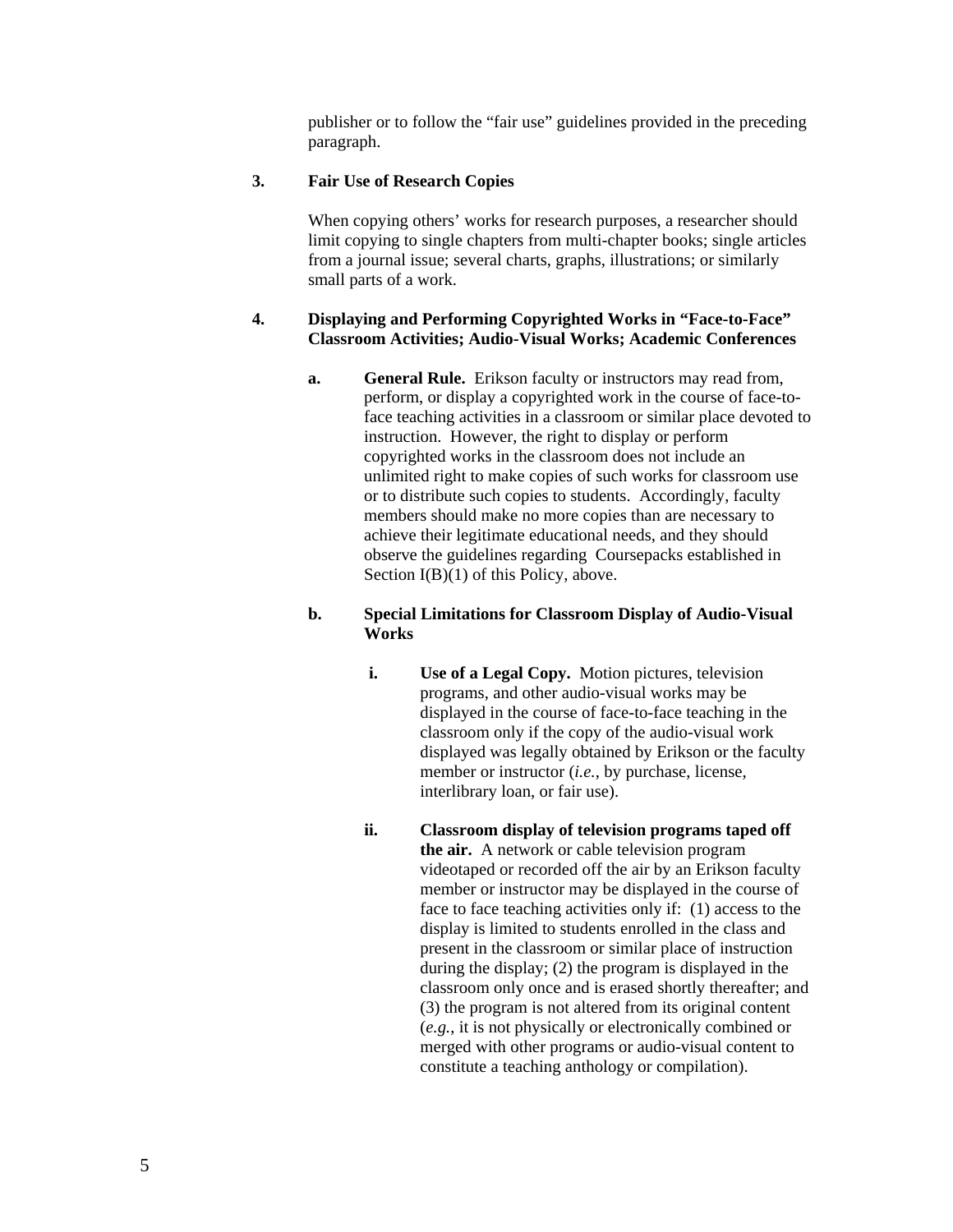- **iii. Limited number of copies.** Faculty or instructors should make no more copies than are necessary to meet their legitimate teaching needs, and should display as little of the program as is necessary to achieve their educational purpose.
- **iv. Display of Notice.** Any copyright notices broadcast during the program should be legibly displayed.

# **5. Fair Use of Copyrighted Works at Educational or Academic Conferences**

Faculty, instructors, or students may display copyrighted audio-visual works at an educational or academic conference if they observe the rules outlined in paragraph  $I(B)(3)(ii)$  above and if the conference has purely an academic or educational purpose, not a commercial purpose.

# **6. Fair Use of Copyrighted Material in Distance Education**

Copyrighted works of others may be performed or displayed in live interactive distance learning classes or in delayed transmission of faculty instruction, subject to the following six limitations:

- **a.** The copy of the work displayed is legally obtained by Erikson or the faculty member or instructor (*i.e.* by purchase, license, interlibrary loan, or fair use);
- **b.** Only a small portion of the work is performed or displayed;
- **c.** Access to the performance or display is limited to students enrolled in the class and such access is terminated at the end of the class term;
- **d.** Permission is obtained from the copyright holder to show the work repeatedly in the same class (i.e., during a subsequent class term);
- **e.** Any copyright notices on the original work or attributions to the source are legibly displayed; and
- **f.** A notice is legibly displayed stating that making a copy or recording of the display may violate copyright laws.

Faculty or instructors should check any licenses acquired with materials specifically purchased for distance learning to determine whether the licenses authorize display and performance of the materials free of the restrictions listed above.

Faculty and instructors may use their own authored materials in distance learning activities, including but not limited to scholarly articles or drafts thereof, lecture notes, syllabi, tests, exercises, problem sets, assessment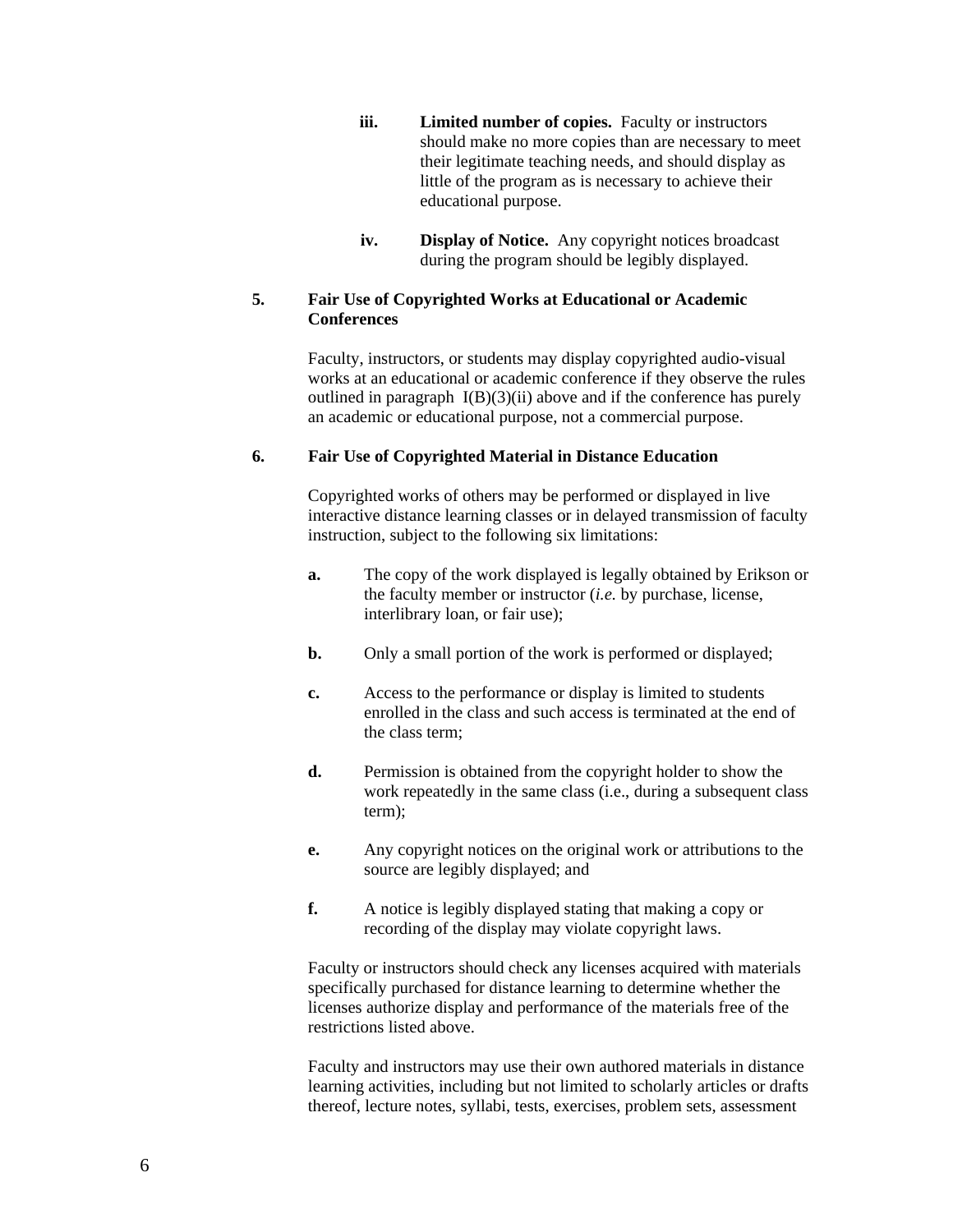products, and PowerPoint presentations. However, if a faculty member has transferred the copyright in a published work to a publisher, she must either obtain permission from the publisher or follow the guidelines provided in the preceding paragraph before using that work.

#### **7. Fair Use of Material Online or in Electronic Reserves**

Erikson faculty members, instructors, librarians, and other staff may place material copyrighted by others on course websites or on electronic reserve according to the following guidelines:

Material placed on reserve should be limited to:

- **a.** a small part of the readings required for the course;
- **b.** a complete article, story or essay if less than 2,500 words, or excerpts from any prose work of not more than 1,000 words or 10% or the work, whichever is less; one chart, graph or illustration per book or per periodical issue; or other similarly small parts of a work.
- **c.** copies of works that a faculty member or the library already possesses legally (*e.g.*, through purchase, license, interlibrary loan, or fair use).

#### In addition:

- **d.** any copyright notice on the materials used must be included, along with appropriate attribution and a notice that copying of the reserve material is prohibited;
- **e.** access to the material should be limited to students enrolled in the class and administrative staff as needed, and such access should be terminated at the end of the class term;
- **f.** permission must be obtained from the copyright holder for materials that will be used repeatedly by the same instructor for the same class (i.e., during a subsequent class term);
- **g.** before placing material on electronic reserve or in a course website, Erikson faculty members should check with Erikson's librarian to determine whether the material is currently owned or licensed by Erikson. If so, Erikson personnel must adhere to the conditions set forth in the governing license agreement(s) when downloading and posting such materials. Unless a governing license agreement provides otherwise, materials drawn from Erikson-licensed collections may be included in course websites and electronic reserves without obtaining any further permission from the copyright holder.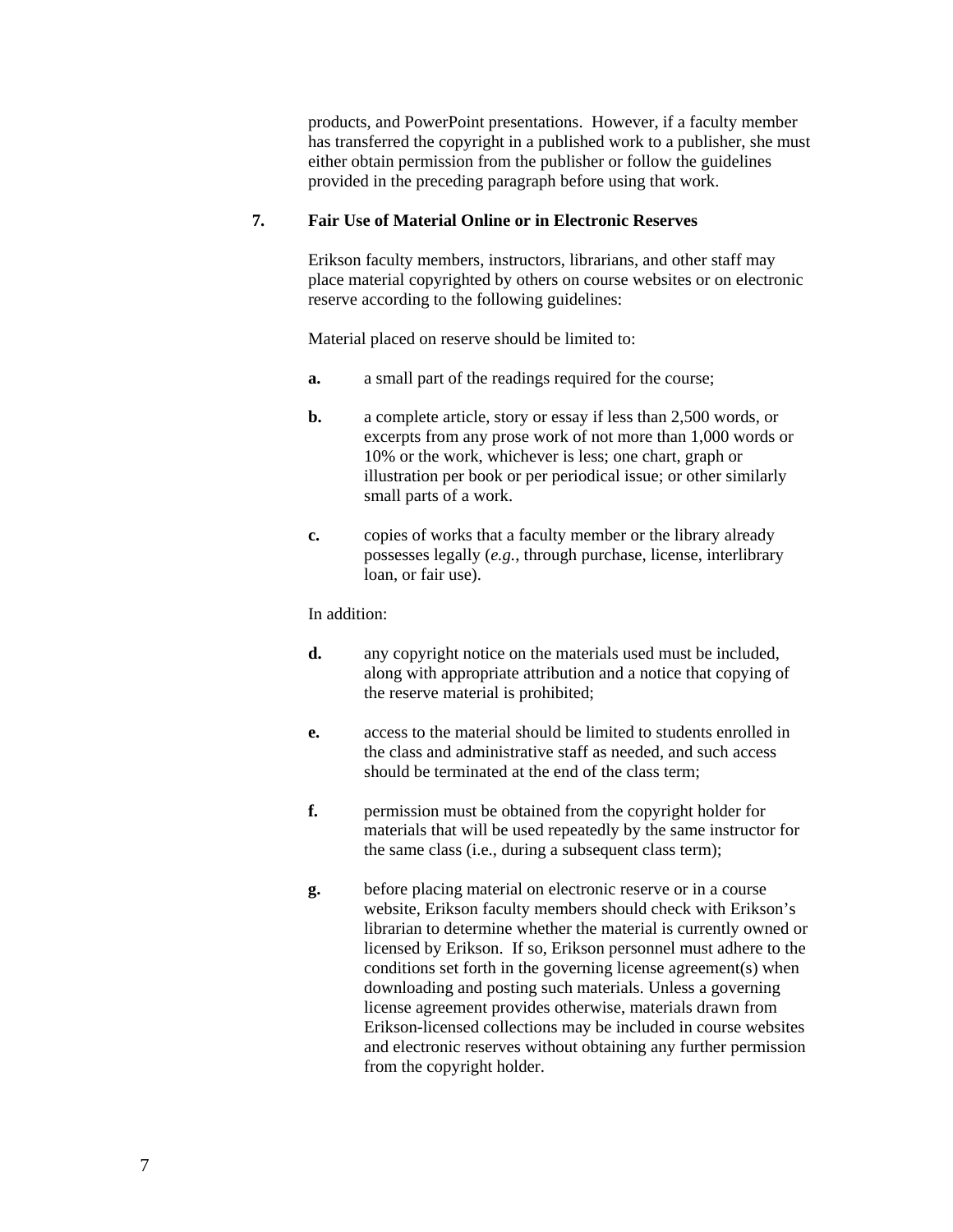Faculty and instructors may post their own authored materials on course websites or electronic reserves, including but not limited to scholarly articles or drafts thereof, lecture notes, syllabi, tests, exercises, problem sets, assessment products, and PowerPoint presentations. However, if a faculty member has transferred the copyright in a published work to a publisher, she must either obtain permission from the publisher or follow the guidelines provided in the preceding paragraph before posting the work on electronic reserves or a course website.

Materials that do not enjoy copyright protection, such as unoriginal works, public domain works, government works, or links to websites may be placed on electronic reserves or on course websites without restriction or limitation. However, faculty or instructors posting such works must follow proper attribution procedures.

#### **8. Fair Use of Material Downloaded from the Internet**

Works placed on the internet qualify for copyright protection. A work is not considered to be in the public domain simply because it is available on the internet for anyone to download and copy. Just as with other copyrighted works, one needs permission from the copyright holder to re-publish or use any materials, including text, photographs, music.

Nevertheless, consistent with principles governing the fair use of copyrighted works in other media, faculty members, instructors and students may download and use images, audio files, or textual material from the internet for educational purposes according to the following guidelines:

- **a.** credit the source of the image, audio file, or textual information;
- **b.** include any copyright notice on the materials used, along with a notice that copying of the materials is prohibited;
- **c.** follow any guidelines provided by the author regarding the use of the material;
- **d.** even if there is no copyrighted notice, always assume that material downloaded from the internet is copyrighted. When feasible, ask the owner of the copyright for permission. Keep a copy of your request for permission and the permission received;
- **e.** limit the portion of the material copied or used to a complete online article, story or essay if less than 2,500 words, or an excerpt from any online prose work of not more than 1,000 words or 10% or the work, whichever is less; one chart, graph or illustration per work; or other similarly small parts of a work;
- **f.** Some written material posted on a website (e.g., corporate logos) might be trademarked. Erikson personnel should avoid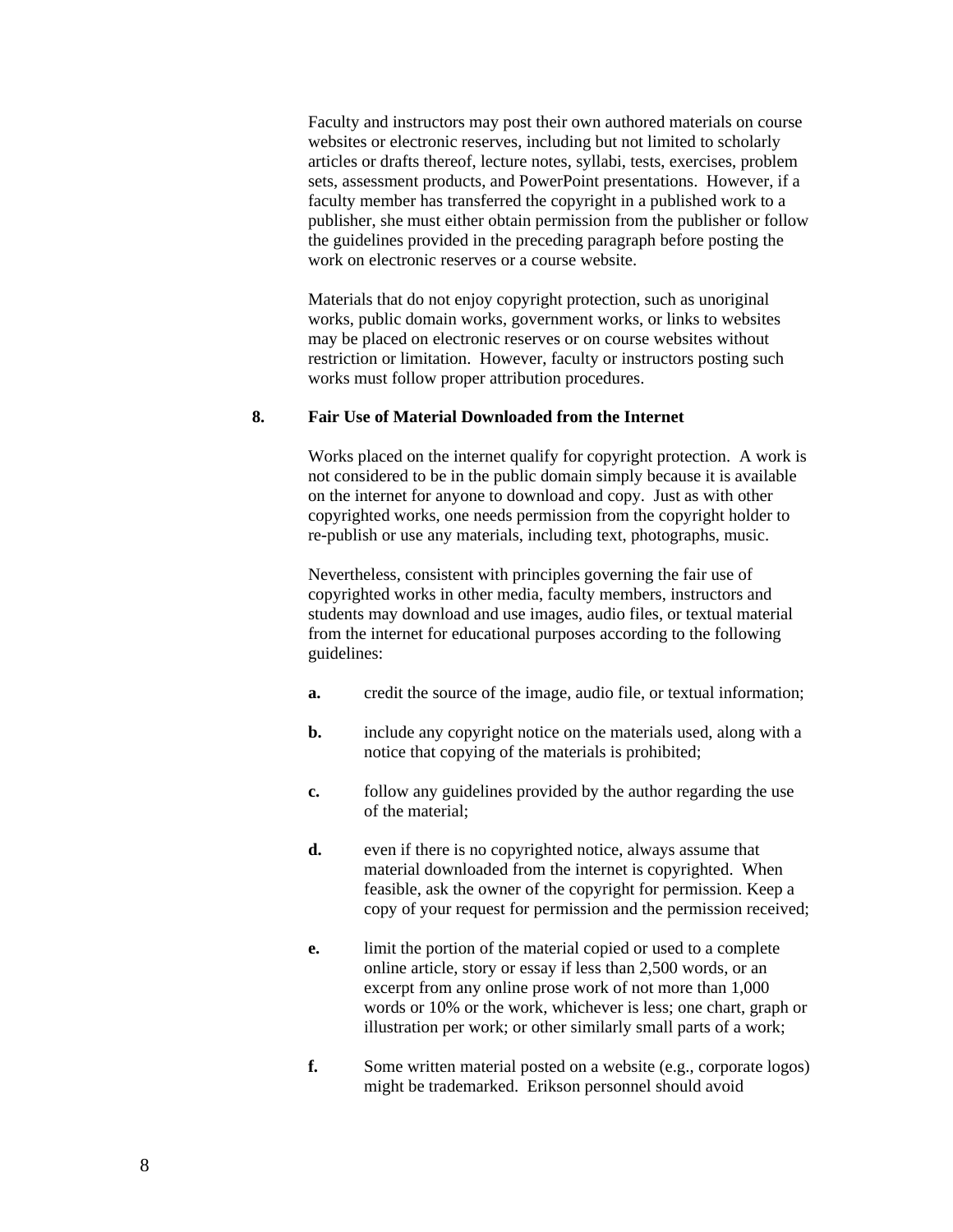reproducing trademarked material without permission. (See Sections I(D) and III of this Policy for further guidance.)

In addition, Erikson faculty members and instructors should limit access to the material to students enrolled in the class, terminate students' access to the material at the end of the class term, and obtain permission form the copyright holder to use the material repeatedly for the same class (i.e., during a subsequent class term);

# 9. **Digitizing and Using Copyrighted Analog<sup>2</sup> Images for Educational Purposes**

Erikson's librarian may digitize analog images obtained legally by Erikson (*i.e.* by purchase, license, interlibrary loan or fair use), subject to the following guidelines:

- **a. Determining the image's availability for sale or license.** Before digitizing an image, Erikson's librarian must conduct a reasonable inquiry to determine whether the image is available in usable digital form for sale or license at a fair price. This inquiry should be conducted using the procedures outlined in Exhibit C to this Policy.
- **b. Digitizing images that are available for sale or license.** If the image is available in usable digital form for sale or license, Erikson's librarian should not digitize the image unless Erikson has bought or licensed the image or is in the process of negotiating a license for the image. If Erikson has a "contract pending" on the image, the librarian may digitize the image in accordance with these rules until the license is finalized. Erikson faculty members and instructors may use images owned or licensed by Erikson and all images digitized by Erikson's librarian according to these rules for educational purposes.
- **c. Digitizing images that are not available for sale or license.** If the image is not available in usable digital form for sale or license, or if Erikson's librarian is unable to determine the image's source or digital availability after a reasonable inquiry, the image may still be digitized by Erikson's librarian and used by Erikson faculty members and instructors for educational purposes, but only in accordance with the following limitations:
	- **i.** only small, low resolution "thumbnail" images may be used;

 $\overline{a}$ 

 $2^{2}$  An "analog" image is an image that records or represents visual information in a non-digital manner, such as a traditional film-based photograph. This Section governs digitizing and using analog images for educational purposes. The rules for copying and using images obtained from the Internet are covered in Section I(B)(8), above.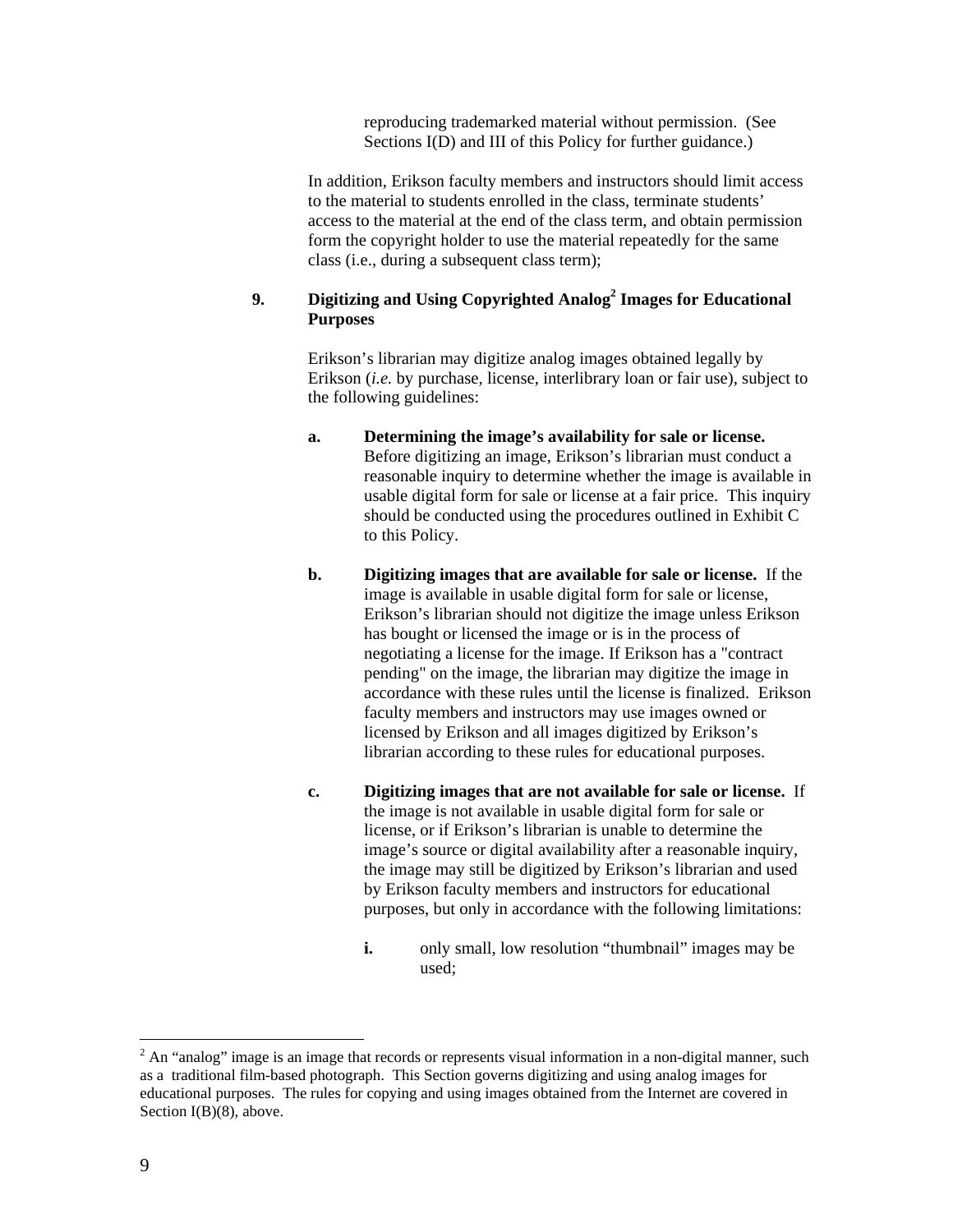- **ii.** access to such images must be limited to students enrolled in the class and administrative staff as needed; and
- **iii.** such access must be terminated at the end of the class term.

**Students.** Students may download, transmit, and print out legallyobtained, digitized images for personal study and for use in the preparation of academic course assignments and other requirements for degrees; may use such images in works prepared for course assignments even if such use involves the display of such images to students enrolled in the same class; and may keep works containing such images in their portfolios.

#### **10. Fair Use of Copyrighted Works in Multimedia Materials**

Educational multimedia projects incorporate a faculty member's or an instructor's original material (such as course notes or commentary), together with various copyrighted media formats (such as motion picture clips, digital images, and other graphic illustrations, music, or text material).

Faculty, staff, and students may incorporate copyrighted works into a multimedia work and may display and perform such a multimedia work in connection with, or creation of, class assignments, curriculum materials, remote instruction, examinations, student portfolios, and professional symposia, subject to the following guidelines: (a) only a small amount of material is incorporated from each copyrighted work; and (b) copies of the multimedia work are limited to those required to achieve the educational purpose involved.

If possible, a multimedia work incorporating copyrighted material should be used for no longer than two years. Faculty members and instructors should not retain or use copyrighted material in a multimedia work for longer than two years unless they have obtained permission to do so from the copyright holder.

# **11. Fair Use of Music**

For academic purposes other than performances, excerpts of musical works may be copied, provided that the number shall not exceed one copy per student and that no more than 10% of the entire work is contained in the excerpt. Moreover, a single copy of an entire performable unit (*e.g.*, a song, a movement of a longer piece of music, or an aria from an opera) may be made by a teacher for the purpose of scholarly research or class preparation provided that the unit is either confirmed by the copyright owner to be out of print or unavailable except in a larger work. One copy of a sound recording of a musical work may be made for classroom or reserve room use.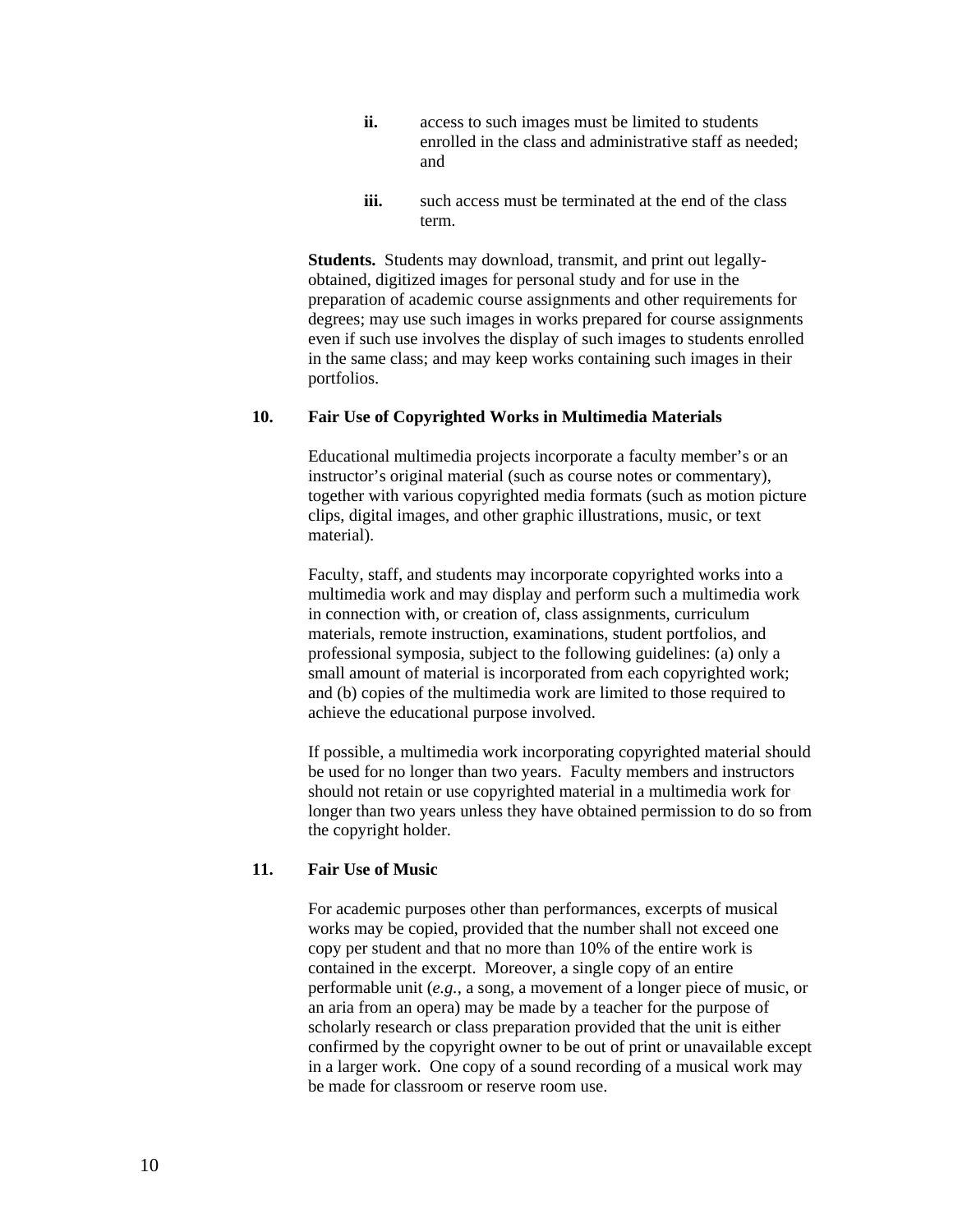# **C. Obtaining the Owner's Permission**

If a faculty member, instructor, student or other employee seeks to use the copyrighted work of another in a way that exceeds the fair use limitations outlined above, permission must be obtained from the owner of the copyright. Erikson's librarian is responsible for securing such permissions on behalf of interested Erikson personnel.Instructions for obtaining permission through traditional methods are provided in Exhibit D to this Policy.

# **D. Erikson's Compliance with Commercial Software Licenses and Other Licenses.**

Erikson complies fully with the terms of all licenses that it obtains from copyright holders, including all software licenses obtained from commercial suppliers. Erikson makes copies of licensed software only to the extent that such copying is expressly authorized by the governing license. Under no circumstances will Erikson faculty members, employees or students exceed the copying or use restrictions set forth in a software license.

# **E. Additional Sources of Legal Protection**

Even if all or part of a work is not protected by copyright law, it may be protected by other laws. Brand names, trade dress, and corporate logos, slogans or symbols (*e.g.*, Mickey Mouse's ears, McDonald's "golden arches," and McDonald's slogan "I'm lovin' it!") might be protected by trademarks or service marks. Trademarked intellectual property frequently bears a visible symbol of its trademarked status such as "TM" or ®.

Moreover, original processes, systems or other inventions might be patented, and confidential business practices, methods, devices, designs, formulas, data compilations, or other confidential information that has commercial value might be protected under state laws relating to unfair competition and misappropriation of trade secrets.

In addition, the likeness of a famous individual or fictional character might be protected by state laws governing rights of publicity. The likeness of a private individual may be protected by state privacy laws. Before reproducing a photograph of any person, Erikson personnel should contact Erikson's Chief Marketing and Communications Officer and obtain an appropriate release form.

A full discussion of such laws is beyond the scope of this Policy. However, to avoid exposing themselves or Erikson to any potential liability, Erikson faculty, instructors, staff and students should consult with Erikson's Chief Marketing and Communications Officer before using any likeness, logo, image, brand name, invention, system, or process that may have potential commercial value or that may impact some individual's privacy rights.

# **F. Proper Attribution and Compliance with Academic Integrity Policy**

Finally, it is important to remember that the use of others' original scholarly work raises issues not just of compliance with law but of academic integrity.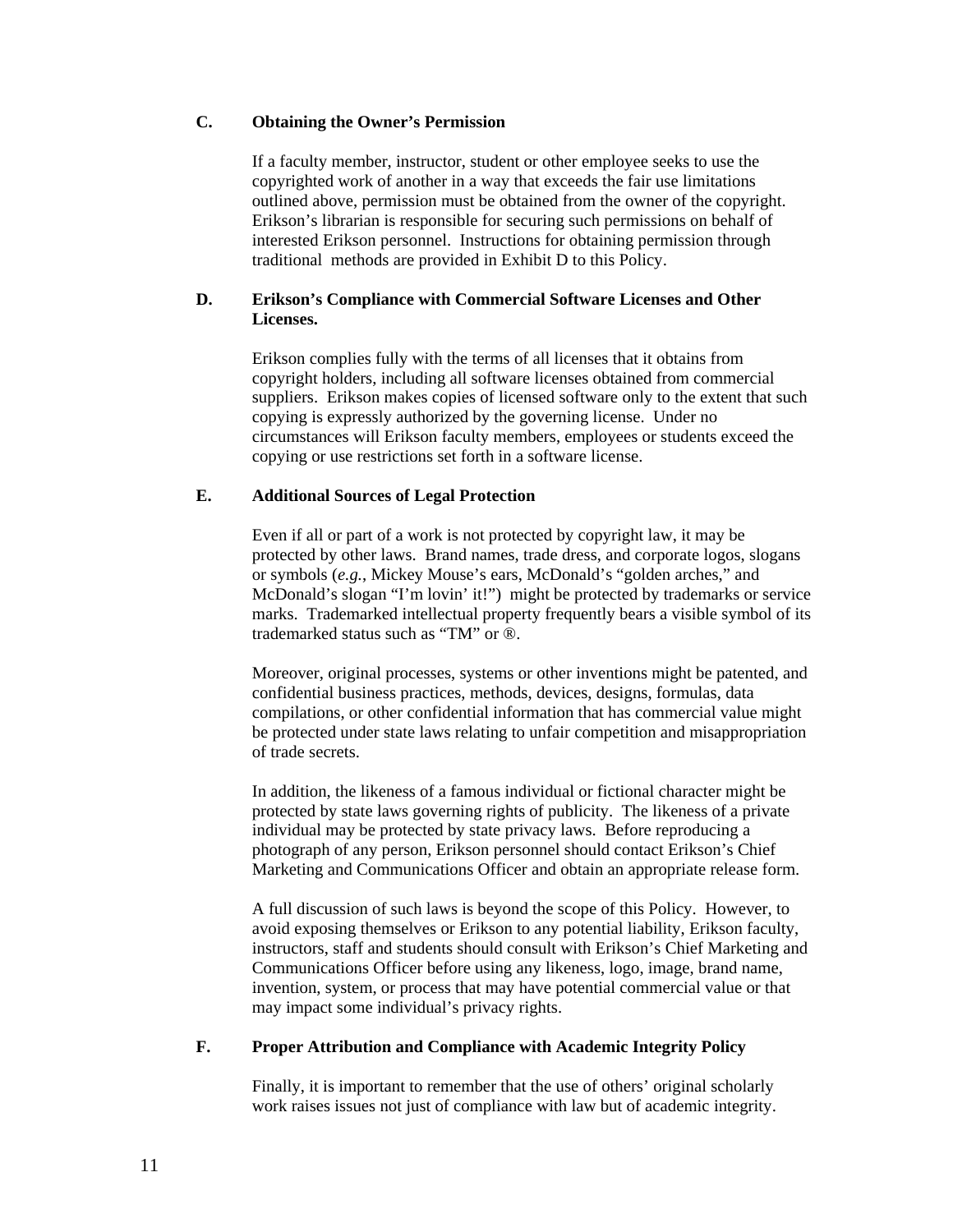Even material that is not copyrighted, or that can be used without permission as a matter of "fair use," must not be appropriated without proper attribution.

Erikson personnel and students are advised to review Erikson's policies regarding academic integrity and plagiarism for more information regarding this obligation.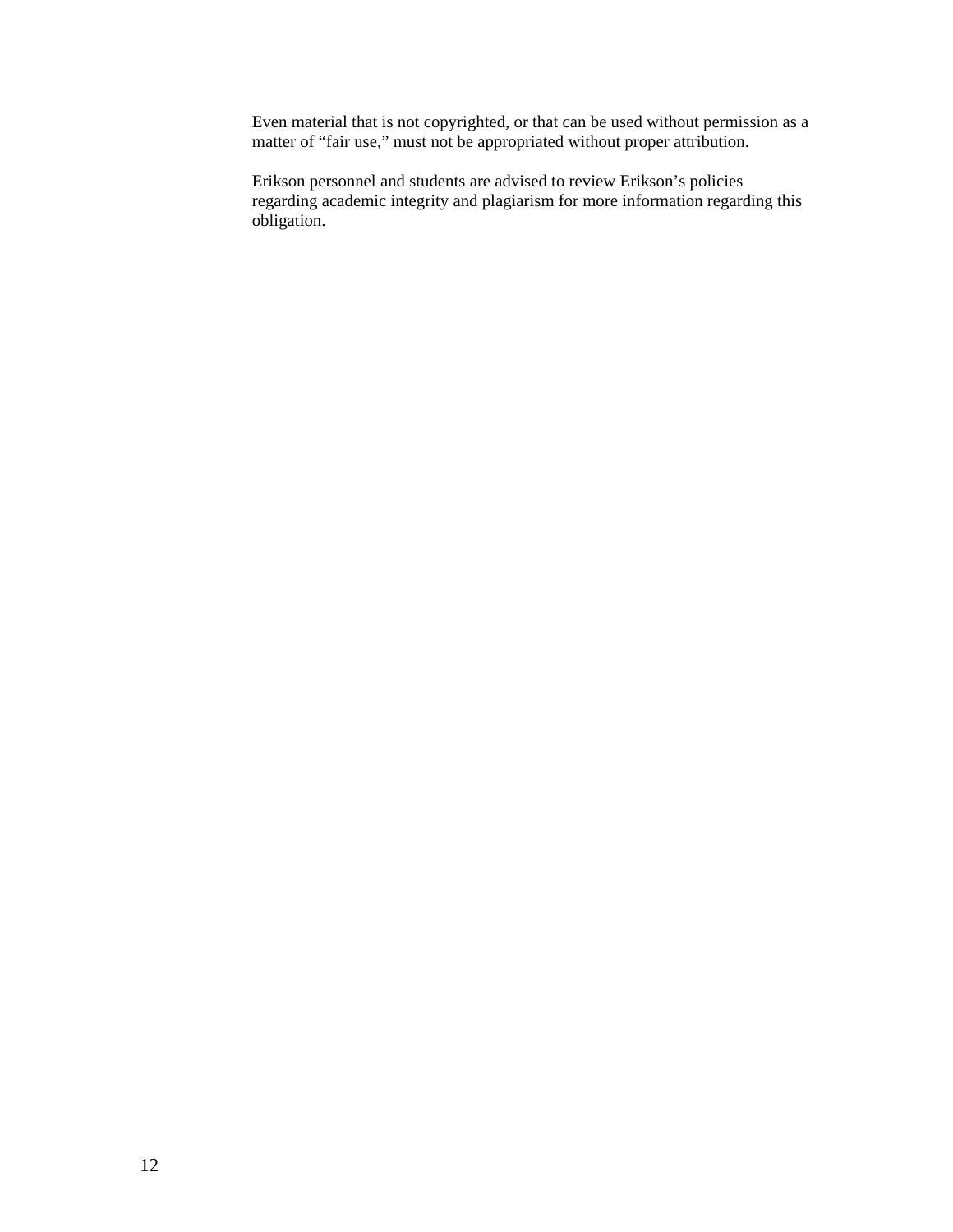# **II. OWNERSHIP OF INTELLECTUAL PROPERTY**

Erikson Institute's intellectual property policy is intended to align the interests of the faculty, staff, students, and the Institute in a manner that best promotes the educational and research mission of the Institute. Specifically, this policy seeks to encourage the (a) creation of original scholarship, including online work and electronic media, (b) development of educational materials, applications and products, and (c) dissemination of Erikson's work throughout the profession and the academic community, with such work identified with Erikson Institute.

Consistent with academic tradition, faculty members of Erikson Institute generally own and control scholarly works and instructional materials that they create, subject to the responsibilities and limited exceptions set forth below. Staff, independent contractors, students, other Erikson representatives, and the Institute itself enjoy certain rights and responsibilities as more fully set forth below. This policy applies to all faculty, staff, students, and other representatives or agents of Erikson Institute.

# **A. OWNERSHIP INTERESTS OF FACULTY MEMBERS**

# **1. General Principle**

Subject to the limitations set forth in Section II-A-2 below and compliance with this policy, Erikson faculty members own and control the scholarly work that they create while at Erikson Institute. For purposes of this provision, "faculty" members include all full-time, parttime, adjunct, clinical, and emeritus faculty, as well as research scientists, associate research scientists, and assistant research scientists (as set forth in Section II-B-1 below).

The faculty's ownership rights encompass both traditional scholarly work (such as books, textbooks, articles, and monographs) and nontraditional scholarly work (such as tools or applications created by faculty for use by practitioners or clinicians), regardless of the medium in which the work is produced or the form in which the work is disseminated.

# **2. Limitations upon Faculty Ownership Rights**

# **a. Sponsored Work**

**i. Nature of Agreement.** A sponsored or externally contracted work ("sponsored work") is any work developed using funds supplied under a contract, grant, or other arrangement between Erikson and a third party, including a sponsored research agreement. The governing contract, grant, or research agreement usually determines who owns work(s) resulting from the project. Sponsoring agreements may require that copyright ownership reside with the granting authority, with Erikson Institute, or with a third party.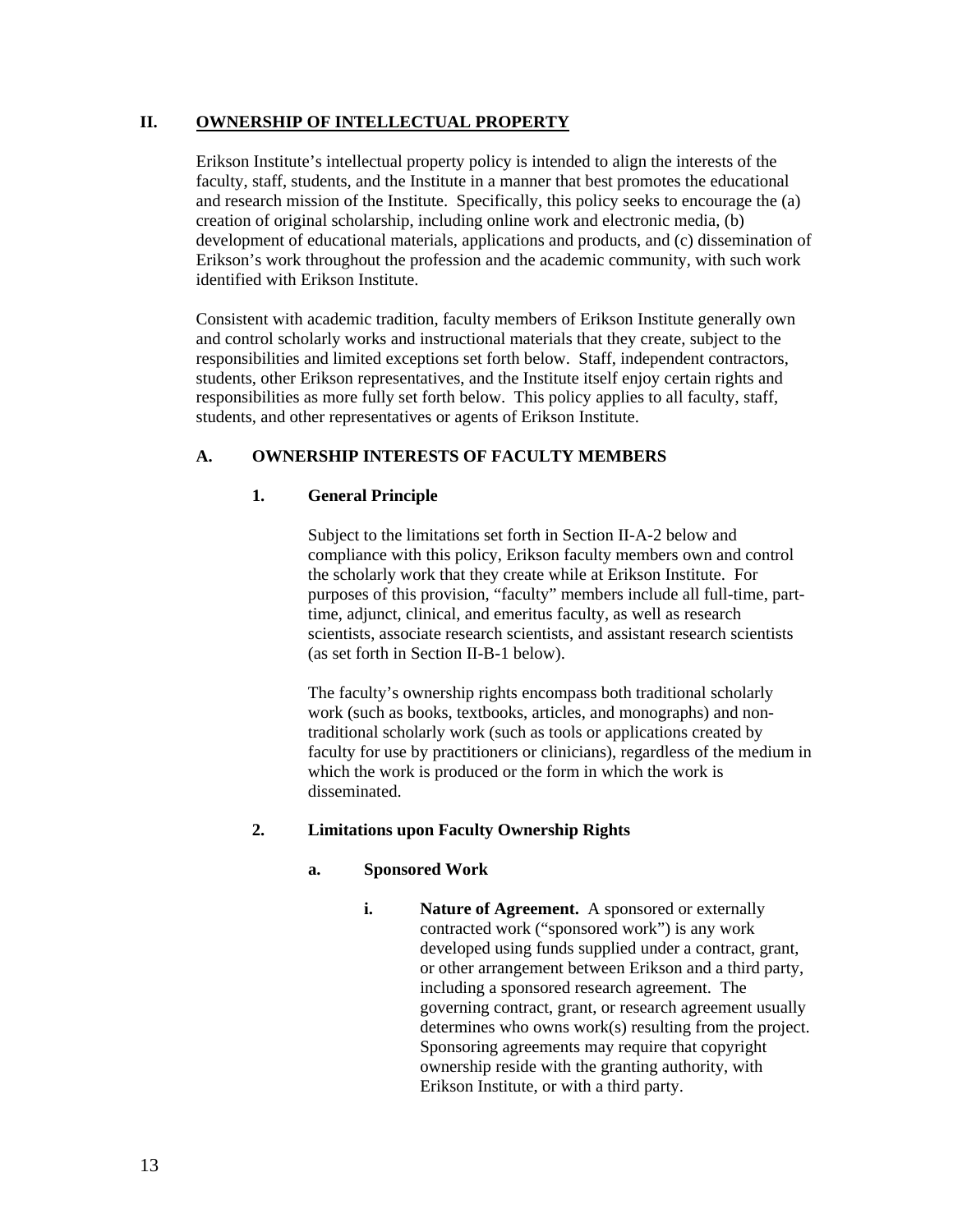- **ii. Faculty Rights in Sponsored Work.** Unless the relevant agreement expressly requires copyright ownership to remain with the sponsoring entity or to be conveyed to a third party, Erikson shall consider the faculty creator of a sponsored work to be the ultimate owner of the work. Subject to other provisions in this policy, under which a sponsoring agreement requires Erikson to own the copyright in the first instance, Erikson shall use reasonable efforts to transfer its ownership rights to the faculty creator. In certain circumstances, sponsored works owned by Erikson may not be available for release to their creator(s) (for instance, where the release conflicts with the terms of the relevant sponsoring agreement or where a joint owner under the terms of that agreement declines to agree to the release).
- **iii. Related scholarly works**. Only works created as required outcomes of sponsored projects shall be deemed "sponsored works." Subject to the sponsoring agreement and applicable law, related scholarly works that build upon research or findings from sponsored projects should be owned by the faculty creator.

# **b. Administrative Work**

Erikson owns all work created by faculty in the course of any administrative assignment. This includes, without limitation, personnel manuals, written policies, committee reports, grant applications, administrative handbooks, public relations materials, and official Institute WebPages. All work prepared by administrators in the course of performing their administrative tasks remains the property of Erikson, but administrators who also serve as faculty members will own any scholarly work that they create in their capacities as faculty members.

# **c. Commissioned Work**

- **i. Definition of "Faculty Commissioned Work."** A work is a "Faculty Commissioned Work" if it is specifically funded by or created at the direction of Erikson, pursuant to a written agreement with the applicable faculty member designating the work as commissioned work. Such commissions may, but need not, be supported by a specific allocation of Erikson funds.
- **ii. Execution of Governing Agreement.** When Erikson commissions a Faculty Commissioned Work, it will execute an agreement ("Governing Agreement") with participating faculty members at the outset of the project,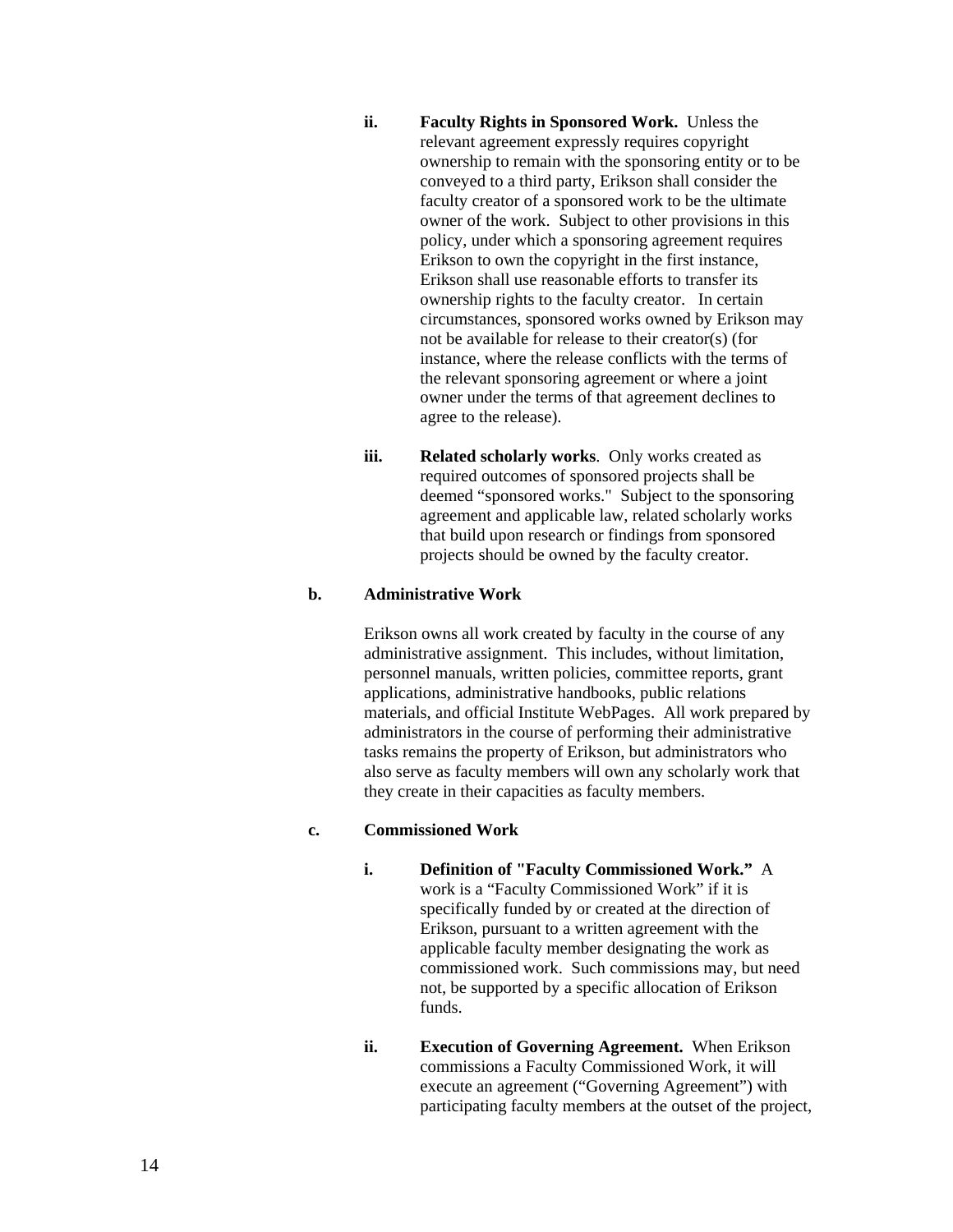identifying the project as commissioned work, detailing the work to be performed, and specifying the terms and conditions under which the faculty will create the work (including special compensation for participating faculty, such as additional compensation or release time).

**iii. Ownership of Commissioned Work.** Faculty members shall retain ownership of Faculty Commissioned Work unless otherwise agreed between the faculty member and Erikson Institute in the Governing Agreement.

# **B. OWNERSHIP INTERESTS OF OTHER ERIKSON REPRESENTATIVES**

#### **1. Work Created by Research Scientists and Research Associates**

# **a. Research Scientists**

Individuals employed by Erikson Institute as Research Scientists (as well as those employed as Associate or Assistant Research Scientists) shall enjoy the same ownership and revenue allocation rights, as well as the same responsibilities, as Erikson faculty members with respect to scholarly work created while at Erikson Institute. The ownership and allocation interests of Research Scientists, Associate Research Scientists, and Assistant Research Scientists are therefore governed by the provisions of Section II-A above, as well as by any provisions of Sections II-C through II-F below that apply to Erikson faculty members.

#### **b. Research or Program Associates**

Individuals employed by Erikson Institute as Research or Program Associates (including Senior Research or Senior Program Associates) constitute staff members for purposes of this policy, and their ownership interests in work created while at Erikson is governed by Section II-B-2 below, as well as by any other provisions of this policy applicable to Erikson staff.

# **2. Work Created By Staff**

#### **a. General Principle**

Erikson owns any "work for hire" created by a non-faculty employee. "Work for hire" is (i) any work created by a nonfaculty employee within the scope of his or her employment; or (ii) work specially ordered or commissioned from anyone other than current faculty for use as a contribution to a collective work, as part of a motion picture or other audiovisual work, as a translation, as a supplementary work, as a compilation, as an instructional text, as a test, as answer material for a test, if the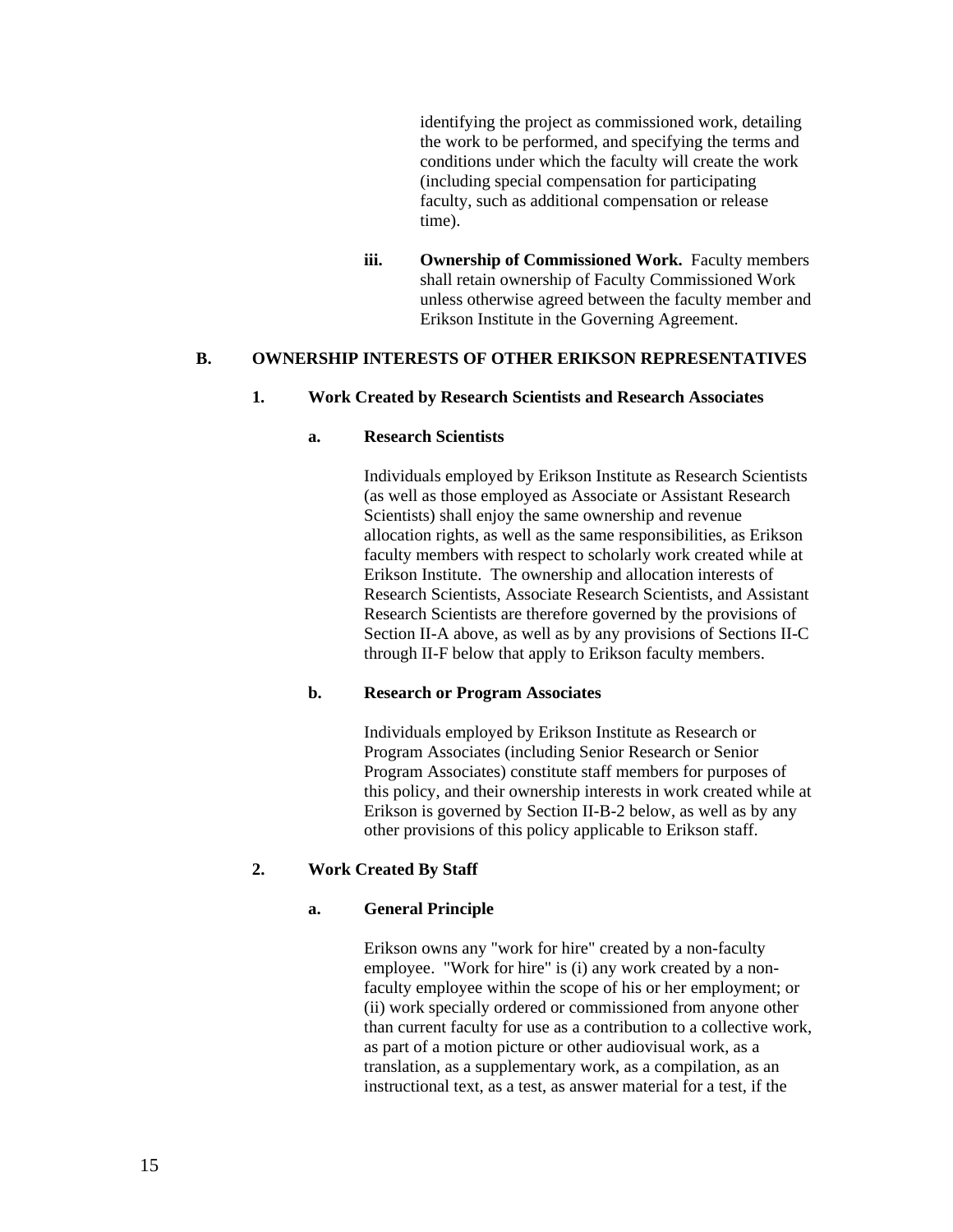parties expressly agree in a written instrument signed by them that the work shall be considered a work made for hire.

#### **b. "Scope of Employment"**

A work will be deemed to be within the scope of a staff member's employment—even if the staff member was not specifically hired to create the work—if it is the kind of work the staff member is employed to do or the employee prepares the work for use by the Institute or fellow Erikson employees or students.

Works are considered to be "outside the scope of" a staff member's employment when they are entirely unrelated to the staff member's job responsibilities and they are not performed for Erikson or using Erikson facilities.

#### **c. Agreement to Assign Rights to Staff**

Notwithstanding the provisions of this section, the Institute may, in its sole discretion, decide not to claim ownership of intellectual property created within the scope of a staff member's employment or to assign the Institute's rights, in whole or in part, back to the staff/creator of a particular work. Such a determination shall be effective if and only if the Institute, in its sole discretion, executes a written assignment that expressly transfers such rights.

Likewise, to encourage commercialization of Erikson programs and services, the Institute may, in its sole discretion, enter into written revenue-sharing agreements or assignments with staff members who take the initiative to develop commercial uses for an Erikson program or service, collaborate with the Institute about commercialization, or offer significant assistance in the development and commercialization of an Erikson program or service.

#### **3. Work Created By Independent Contractors**

Unless otherwise agreed, it is the policy of Erikson to own all work created by independent contractors or outside consultants who are retained by Erikson to help produce independent or collaborative works (such as public relations materials, course materials, software, or distance learning modules). To confirm ownership of such a work, Erikson will generally execute a written agreement with an independent contractor or outside consultant, clarifying that Erikson owns the work. In appropriate instances, Erikson may agree not to claim ownership of work created by independent contractors (*e.g.*, in contracts with artists or photographers, who typically retain ownership of their work while giving Erikson rights to its use); these exceptions will be documented in the relevant contracts.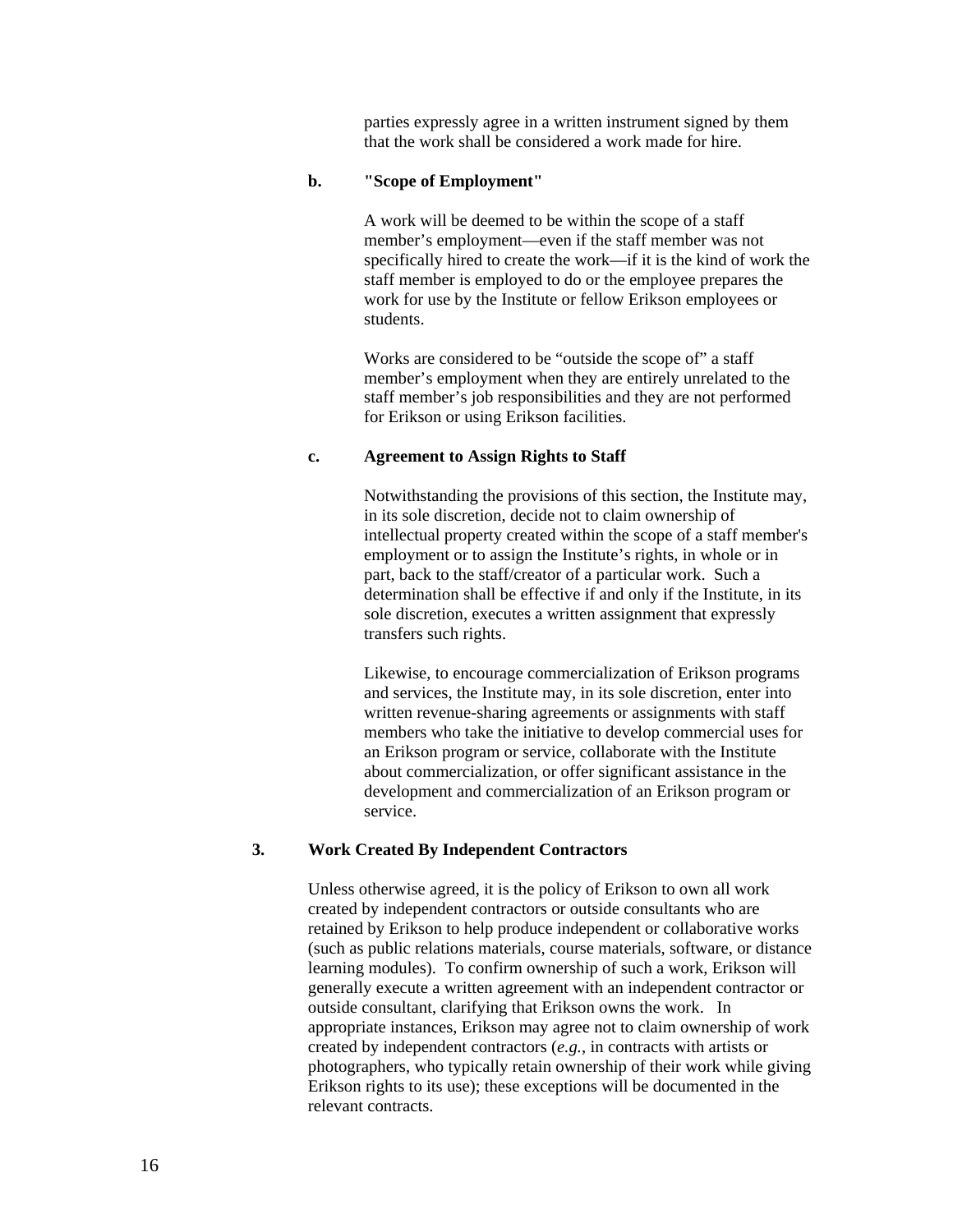# **4. Work Created by Students**

#### **a. General Principle**

Erikson students shall own copyrights in the papers, theses, dissertations, and other scholarly works that they produce while at Erikson, except in the following circumstances:

- **i.** It is the policy of Erikson Institute that scholarly work authored by a faculty member with assistance from a student is solely owned by the Erikson faculty member unless the faculty member decides, in his or her sole discretion, to designate the student contributor as a coauthor and executes a written agreement with the student to this effect at the outset of a scholarly project. In that event, the student contributor shall be treated as a joint creator of the work for the sole and limited purpose of assigning ownership and revenue allocation rights as between the faculty member and the student. Designation of a student as a co-creator of scholarly work shall not affect the Institute's rights to share revenues or to recover costs relating to creation of the work (as set forth in Section II-C below).
- **ii.** It is the policy of Erikson Institute that Erikson owns any student work that constitutes or is part of a sponsored work as defined in Section II-A-2(a) above, subject to any rights of faculty members or sponsoring entities under the specific circumstances.
- **iii.** Erikson owns any work for which Erikson has obtained a written transfer of copyright from the student; and
- **iv.** Erikson owns any student works created as part of the student's employment at Erikson.

#### **b. Erikson Rights regarding Student-Owned Work**

- **i.** Erikson has an interest in using certain student-owned works for academic purposes (*e.g.*, grading), and in maintaining copies of student work for administrative and disciplinary purposes. As a condition of enrollment, Erikson students grant Erikson the irrevocable, perpetual right to use and retain all copies of student work for these purposes.
- **ii.** Student works that constitute notes of classroom lectures or exercises shall not be used by the student for commercial purposes.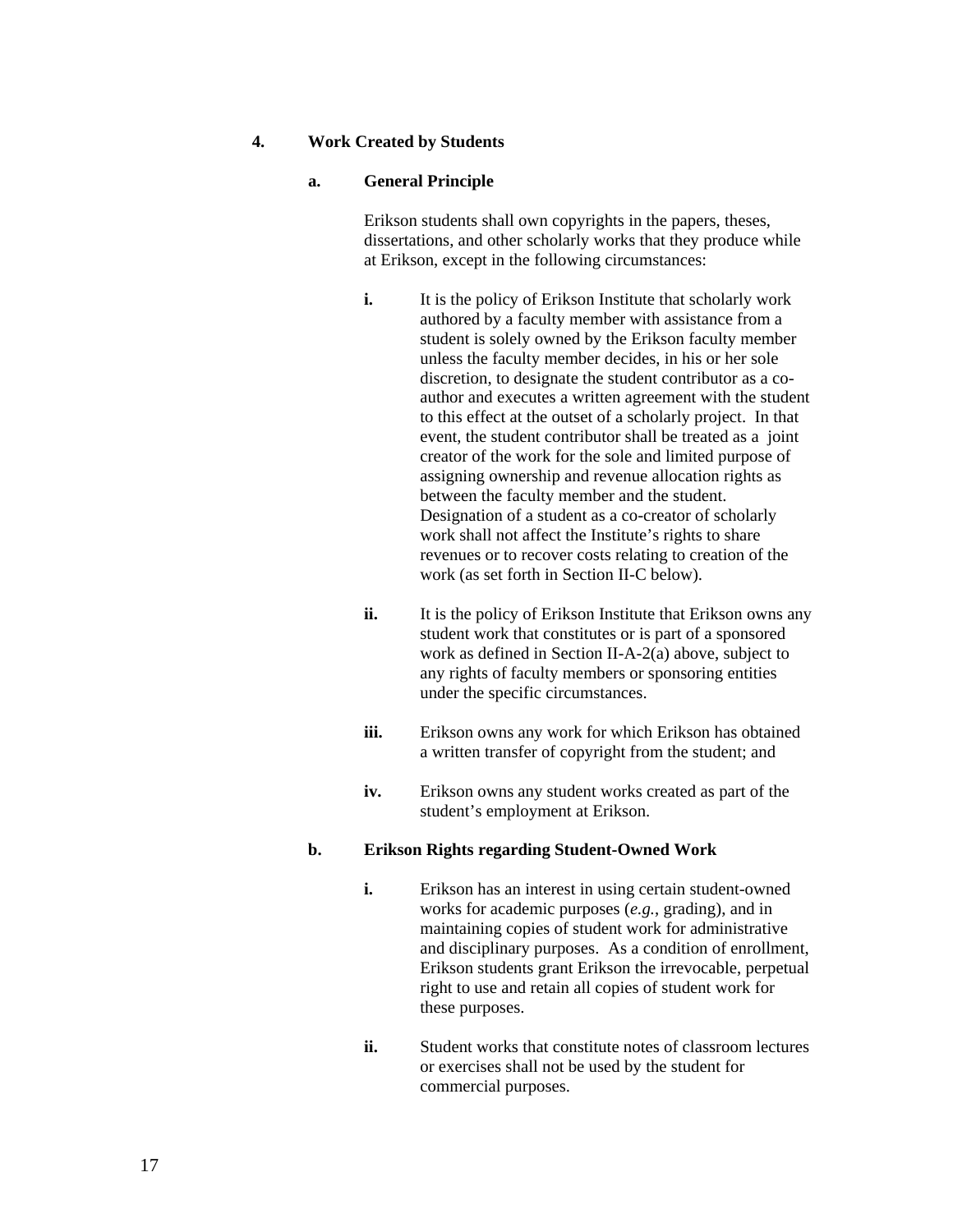# **C. ALLOCATION OF REVENUE AMONG FACULTY AND ERIKSON**

#### **1. Definition of "Revenue" for Purposes of this Policy**

- **a.** "Revenue" as used in this Policy (and, specifically, in Sections II-C -2 through C-6 below) means proceeds from the sale, licensing, or other use of scholarly work created by the faculty. This includes royalties, fees, charges for consulting and technical assistance, fees for licensing or other agreements, and other remuneration that may be derived from the sale, licensing, or use of faculty-owned intellectual property.
- **b.** For purposes of this policy, the term "revenue" defined above does *not* include the following earnings and proceeds, which are retained by Erikson: (a) tuition and fees paid by anyone attending Erikson's academic or professional development programs; or (b) any fees, royalties, or other remuneration derived from the sale or licensing of clinical services, clinical programs, academic programs, program models, curricula, or other Erikson programs or services offered under the Erikson name or brand or a name or brand owned or controlled by the Institute.
- **c.** For purposes of this section, the term "faculty creator/s" or "faculty" shall include all full-time, part-time, adjunct, clinical, and emeritus faculty, as well as research scientists, associate research scientists, and assistant research scientists (as set forth in Section II-B-1 above).

# **2. Revenue from Traditional Scholarly Work**

Revenue from traditional scholarly work (defined in Section II-A-1 above as books, textbooks, monographs, or articles) is owned by the faculty creator/s of the work (subject to the exceptions noted in Sections II-C-4 through C-6 below).

# **3. Revenue from Non-Traditional Work**

 Revenue from non-traditional work (defined in Section II-A-1 above for purposes of this policy as tools or applications created by faculty for use by practitioners or clinicians) shall be shared by the faculty creator/s and by the Institute, with the first \$25,000 of revenue being reserved to (and distributed among) the faculty creator/s and any sums above \$25,000 being allocated 50% among the faculty creator/s and 50% to the Institute. This allocation formula shall continue to apply even after the faculty creator ceases to work at Erikson. Student rights to revenue sharing under this section must be supported by a written agreement, as required in Section II-B-4(a)(i) above, and shall be deducted from the faculty share of revenues.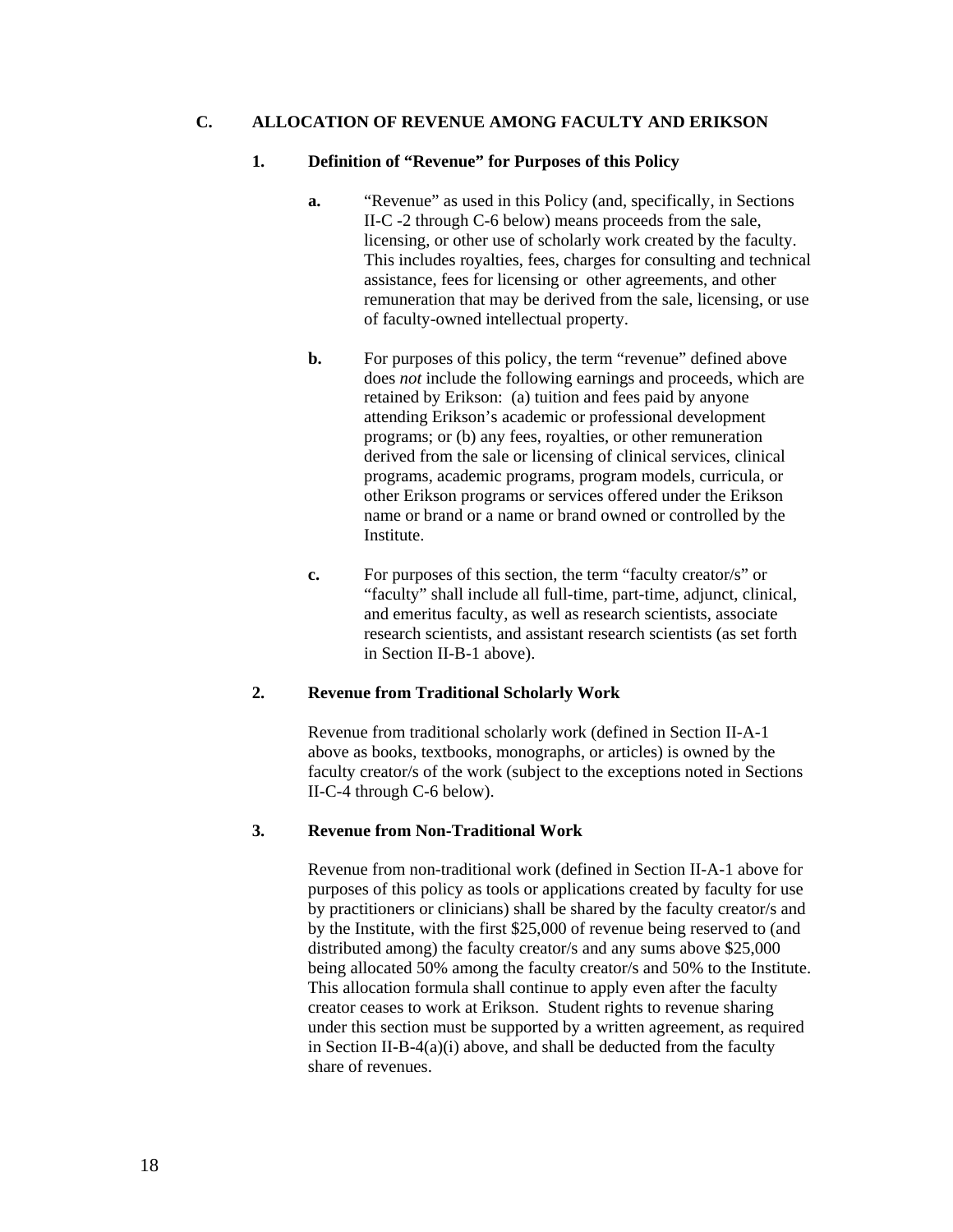Faculty members are encouraged to copyright, commercialize, and promote any such scholarly work and to seek assistance from the Institute in order to do so (*see* Section II-C-5 below). Both the Institute and the faculty creator of non-traditional work shall share with each other information about any revenue generated and to cooperate in allocating revenue among each other as set forth above.

 Where a faculty member engages in consulting or offers technical assistance outside the Institute in connection with the faculty member's non-traditional scholarly work, the faculty member shall be entitled to retain 100% of the fee paid for any such consulting or technical assistance. Revenues from any product sold or licensed in conjunction with such consultations or technical assistance shall, however, be allocated as set forth in this section.

#### **4. Revenue from Sponsored or Commissioned Work**

#### **a. Sponsored Work**

Revenue from sponsored work shall be allocated as set forth in the sponsoring agreement. To the extent that the agreement does not reserve to the sponsoring entity the right to revenues from commercialization of the research, any such revenues shall be allocated as set forth in Sections II-C-2  $\&$  3 above, depending upon the nature of the sponsored work.

## **b. Work Commissioned By Erikson Institute**

Where a work has been commissioned at the specific direction of Erikson Institute pursuant to Section II-A-2(c) above, the Institute shall be entitled to recoup its costs from the initial revenue generated by the work. Once those costs have been recouped, any revenue generated thereafter shall then be allocated as set forth in Section II-C-2 & 3 above, depending upon the nature of the commissioned work.

# **5. Recovery of Costs Where Erikson Assists in Commercializing Scholarly Work**

 A faculty member may seek assistance from the Institute in copyrighting, marketing, or otherwise commercializing scholarly work. Where the Institute determines in its discretion to so assist a faculty member, the Institute is entitled to recover, from the initial revenue generated by such work, the Institute's reasonable costs expended in working with the faculty member to commercialize the work.

# **6. Revenue-Sharing in the Commercialization of Erikson Programs and Services**

 The Institute encourages faculty members to develop commercial applications not only for scholarly work but also for the programs and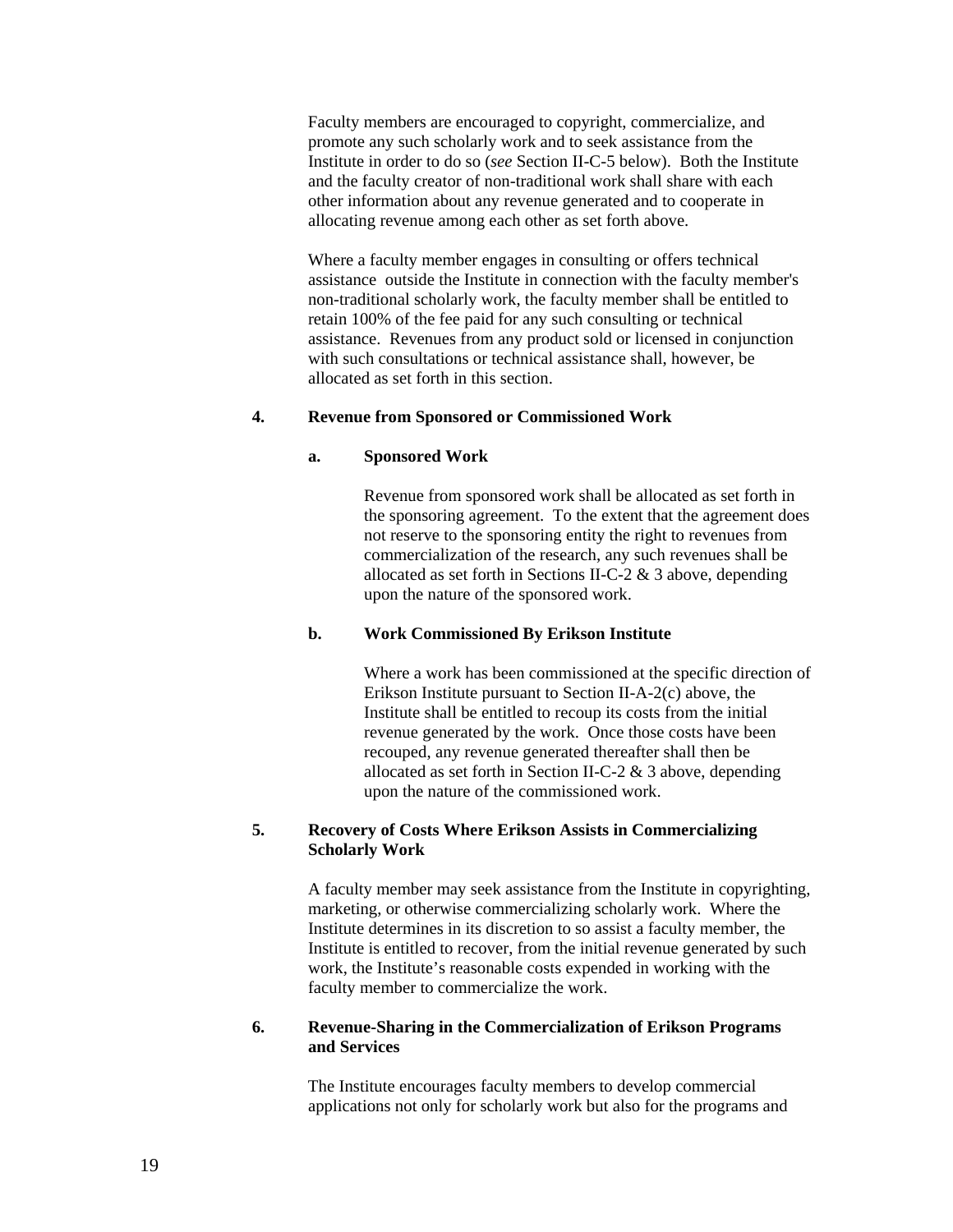clinical services of Erikson Institute. Specifically, faculty members are encouraged to take the initiative to develop commercial uses for an Erikson program or service, collaborate with the Institute about commercialization, and offer significant assistance in the development and commercialization of an Erikson program or service. To encourage commercialization, and in its sole discretion, the Institute may enter into written revenue-sharing agreements with faculty members to share fees, costs, or remuneration that otherwise would be reserved to the Institute under the definition of "revenue" set forth in Section II-  $C-1(a) \& (b)$ above.

# **7. Recovery of Costs Where Erikson Expends Extraordinary Resources**

Where a faculty member seeks from the Institute extraordinary resources or support for the creation of scholarly work, the Institute may grant those resources upon the condition that the work at issue be treated as "commissioned work," with the faculty member retaining ownership rights but the Institute retaining the right to recoup costs set forth in Section II-C-4 above.

"Extraordinary resources" are those benefits going beyond the support or resources customarily granted by the Institute to faculty members to create the scholarly work of the faculty. The term "extraordinary resources" does not include salary, standard benefits, routine clerical or administrative assistance, standard sabbatical leaves, or release time afforded to new faculty. Nor does the funding of scholarly work through external grants or sponsorship (such as the Pritzker Faculty Innovation Fund) constitute a grant of "extraordinary resources." Any grant of "extraordinary resources" by Erikson Institute shall be memorialized in a written agreement between the faculty member and Erikson Institute prior to the commencement of the work.

# **8. Authority to Execute Agreement Assigning Rights, Recouping Costs, or Sharing Revenues**

 Agreements on behalf of Erikson Institute to assign ownership, recoup costs, or share revenues as set forth in Sections II-A through II-C above may only be authorized and executed by the President or Senior Vice President and Dean of Faculty.

# **D. ERIKSON'S INTEREST IN WORK CREATED BY FACULTY**

# **1. General Principle**

Although individual faculty members or Erikson may own certain intellectual property described above, the Erikson community as a whole has an interest in being able to use such works for educational, instructional, administrative, promotional, programmatic, or research purposes. Faculty members are encouraged to share their instruction materials and courseware with their Erikson colleagues for these same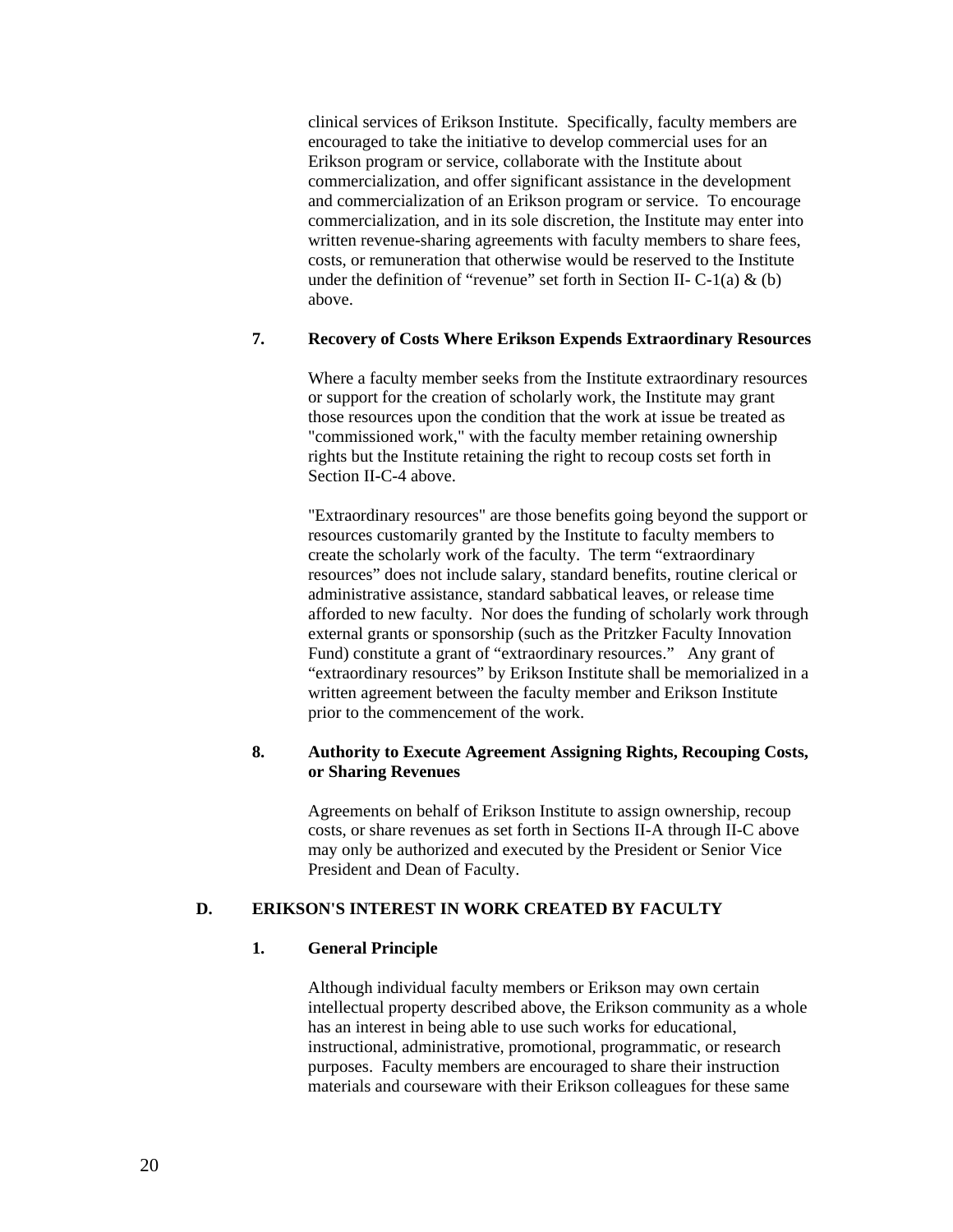purposes, consistent with Erikson's educational mission and academic norms.

# **2. License to Use Intellectual Property**

The faculty-creator of scholarly work shall be deemed to have granted Erikson a non-exclusive, non-transferable, worldwide, royalty-free license to use the work for Erikson's own educational, instructional, clinical, commercial, administrative, promotional, programmatic or research purposes (unless such a license violates an existing publishing or sponsoring agreement). Any such license is irrevocable and perpetual, continuing even after the faculty creator ceases to work at Erikson. When negotiating to publish scholarly work, the faculty-creator shall, at the outset of negotiations, inform the publisher about Erikson's license granted under this section, and the faculty-creator shall consult with Erikson prior to entering into any agreement that purports to limit Erikson's rights to use such work. Faculty members shall make every effort to negotiate publication agreements that allow for appropriate attribution to Erikson and recognition of Erikson's rights consistent with the terms of this policy. If Erikson combines with another entity or otherwise reorganizes, the rights conferred in this paragraph shall inure to the benefit of and pass to such entity.

Pursuant to this policy, work created by the Erikson faculty for ordinary teaching use and for departmental use (such as syllabi, assignments, and tests) may be used by the Erikson community for educational, instructional, administrative, or research purposes, including responses to requests by accreditation agencies for faculty-authored syllabi and course descriptions. At any time, however, a faculty/creator of scholarly work being used at Erikson has the right to request that such materials be withdrawn from use in Institute activities or research if, in the opinion of the faculty/creator, the materials have become obsolete or inappropriate for further educational use. The Institute retains the discretion to decide whether to honor such a request; if the request is not honored, however, the faculty/creator has an absolute right to have his or her name removed, within a reasonable period of time, from such work used henceforth.

#### **3. Use of Sponsored Work**

Where work is created pursuant to a sponsored research agreement reserving ownership to the sponsoring entity, the Institute and faculty member shall endeavor during negotiation of the agreement to secure a license allowing use of the work by Erikson for educational, instructional, administrative, or research purposes. Any faculty/creator of sponsored work who is granted such a license by the terms of the sponsoring agreement hereby agrees to grant Erikson a parallel license (which shall be non-exclusive, non-transferable, and royalty-free license) to use that same work for Erikson's own educational, instructional, administrative, or research purposes (except to the extent that the sponsoring agreement limits or prohibits such license).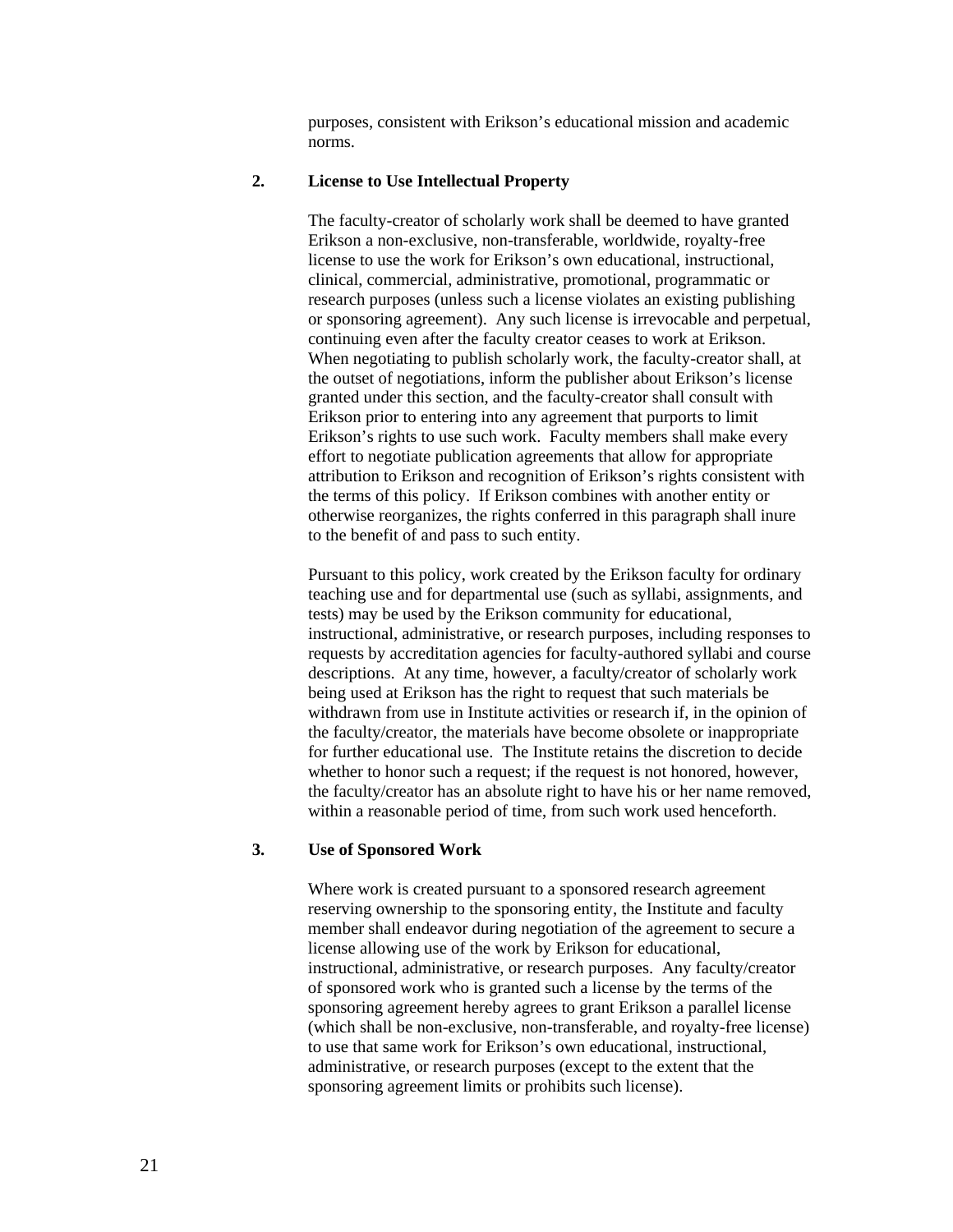#### **E. USE OF ERIKSON'S NAME OR TRADEMARKS**

#### **1. General Principle**

The entire Erikson community has an interest in the public's identification of scholarly work created by Erikson faculty members with Erikson Institute. Proper use of Erikson's name, seal, or trademarks can elevate the reputation and academic standing of the faculty and the Institute as a whole, which in turn promotes the Institute's educational and research mission. Conversely, improper use of Erikson's name or trademarks, or the failure to attribute works to Erikson where appropriate, may undermine the reputation of the Institute and detract from its ability to fulfill its educational mission.

# **2. Attribution of Work to Erikson and Faculty**

All work created during a faculty member's affiliation with Erikson will include attribution to the Institute, as appropriate to the nature of the scholarly work and the extent of Erikson's contribution. As a general matter, traditional scholarly work that is not funded by grant or commissioned by Erikson shall include a notation indicating that the author is a faculty member at Erikson Institute; traditional scholarly work that is commissioned by Erikson or funded externally, as well as all nontraditional work, shall bear an appropriate and reasonably prominent attribution to the Institute and sponsoring entity. The Institute and faculty will work together to develop appropriate attribution protocols for different types of scholarly work.

# **3. Erikson Trademarks**

In addition, Erikson retains the right to trademark names and phrases closely associated with Institute programs and services, in order to strengthen the public's identification of such programs and services with Erikson. The Institute, as it may deem appropriate, confer with the faculty to (a) identify names, phrases, services, or programs that may appropriately be trademarked; and (b) develop a protocol for appropriate attribution of work to the Institute.

# **4. Unauthorized Use or Attribution**

Any use of the Erikson name or trademarks (other than to identify creators by their titles or affiliations with Erikson) in connection with works created by faculty members, researchers, other employees, or students must be approved in advance by Erikson. Similarly, Erikson must approve in advance the use of its name or trade- marks in connection with any works created under collaborative agreements with outside entities (other than to identify creators by their titles or affiliations with the Erikson). Requests for such approval must be submitted in writing to Erikson's Chief Marketing and Communications Officer. Inappropriate or unapproved use of Erikson's name, seal, or trademarks may be grounds for discipline, up to and including dismissal.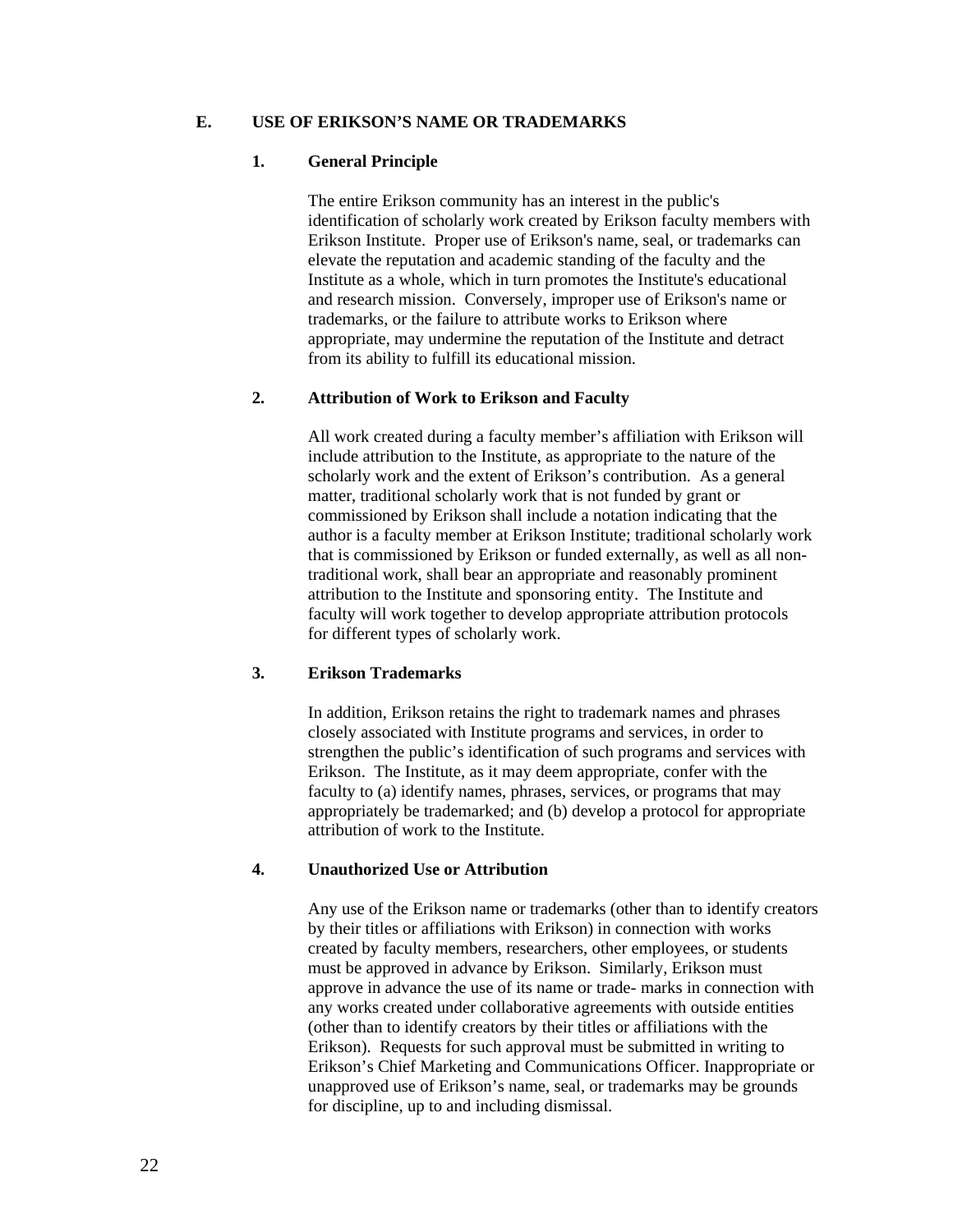Faculty members, researchers, other employees, and students may not participate in the creation or use of works that might give the impression of Erikson sponsorship when there is none.

# **5. Responsibilities of Erikson and Employees**

Faculty, researchers, employees, contractors and students shall cooperate with Erikson in its efforts to protect any rights to applicable intellectual property. Erikson is not, however, under any obligation to pursue, prosecute or defend any such rights in intellectual property, and faculty, researchers, employees, contractors and students understand that they themselves bear ultimate responsibility for protecting their own interests.

# **F. DISPUTE RESOLUTION**

# **1. Informal Resolution**

Any disputes arising as to the ownership or commercialization of any intellectual property developed by Erikson faculty, staff, or students should be resolved, if possible, through informal discussion and dispute resolution. Such resolutions should be reflected in a written agreement to be filed with the Senior Vice President and Dean of Faculty for future reference.

# **2. Formal Resolution**

Any dispute relating to the ownership or commercialization of any intellectual property developed by Erikson faculty, staff, or students that cannot be settled through informal discussions shall be submitted in writing, by any party in the dispute, to the Vice President and Dean of Faculty. The Senior Vice President and Dean of Faculty shall review all of the relevant facts and circumstances, such as the circumstances attending the creation of the intellectual property (including but not limited to the extent to which Erikson resources have been used), and make a recommendation to the President.

In formulating this recommendation, the Senior Vice President and Dean of Faculty may, in his or her sole discretion, make use of outside consultants, consult with faculty, or delegate responsibility for formulating the recommendation to another administrator or to a committee of Erikson faculty or administrators. The Senior Vice President and Dean of Faculty or delegate may, in his or her sole discretion, consider written submissions from the involved parties, interview parties and witnesses, or otherwise conduct the level of investigation deemed appropriate to the circumstances. The President shall consider the recommendation and make the final determination in consultation with the Board of Trustees.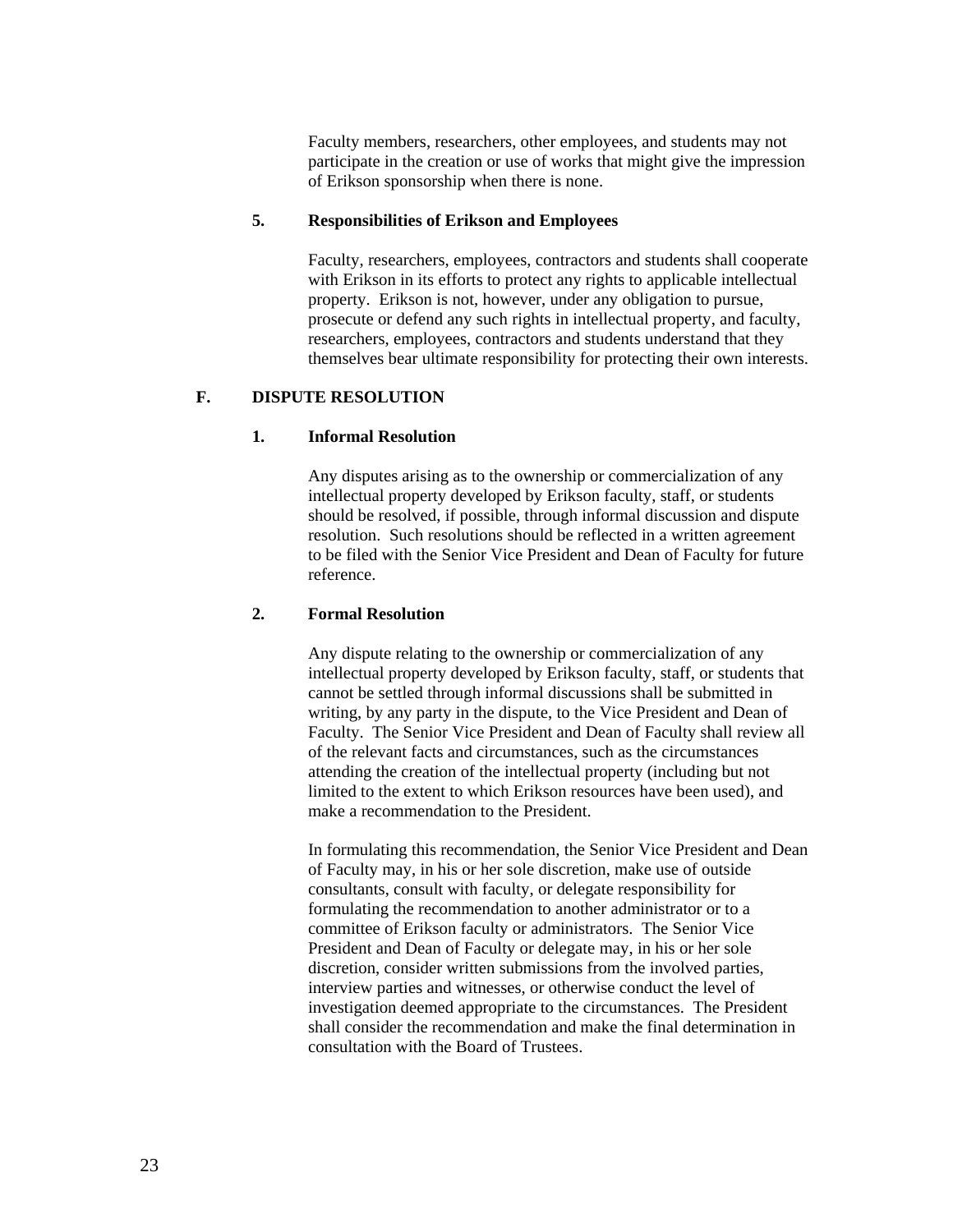# **3. Procedure for Resolution in Cases of Potential Conflict**

Erikson officers or Board members who have any interest in the intellectual property in question should withdraw from the process to avoid conflicts of interest or the appearance of impropriety. If the Senior Vice President and Dean of Faculty withdraws from the process for this reason, the President shall appoint another Erikson administrator to conduct the initial investigation and make a recommendation to the President. If the President withdraws from the process due to a potential conflict of interest, the Senior Vice President and Dean of Faculty shall make a recommendation directly to the Board, which will make the final decision.

# **EXHIBIT A**

The following is a summary of the current rules for determining when a work passes into the public domain.

- Any work published on or before December 31, 1922 is now in the public domain, which means it may be freely quoted or copied as a matter of copyright law.
- Works published between January 1, 1923 and December 31, 1977, inclusive, are protected for a term of 95 years from the date of publication, with the proper copyright notice. (For example: © 1950 John Doe.)
- However, if the work was published between 1923 and December 31, 1963, when there used to be a (non-automatic) "renewal term," the copyright owner may not have renewed the work. If he or she did not renew, the original term of protection (28 years) would now be expired and these works will be in the public domain.
- For materials created on or after January 1, 1978, the way to measure the term of protection changes. Copyright protection is no longer related to a date of publication, but rather but rather runs for 70 years from the date the author dies (called, "life of the author" plus 70 years). Moreover, publication is irrelevant. Works are protected from the moment that they are created (i.e., embodied in a tangible medium) whether they are published or not. In the case of "a joint work prepared by two or more authors who did not work for hire," the term lasts for 70 years after the last surviving author's death.
- Finally, those works that were created before January 1, 1978, but were never published, are now protected for the longer of life of the author plus 70 years or until December 31, 2002.
- Note that federal copyright law no longer requires a copyright notice. Accordingly, older works published without a copyright notice may be in the public domain, but for works created after March 1, 1989, absence of a notice means virtually nothing.
- A special rule governs works for hire and anonymous works. For all works made for hire, and for all anonymous and pseudonymous works (unless the author's identity is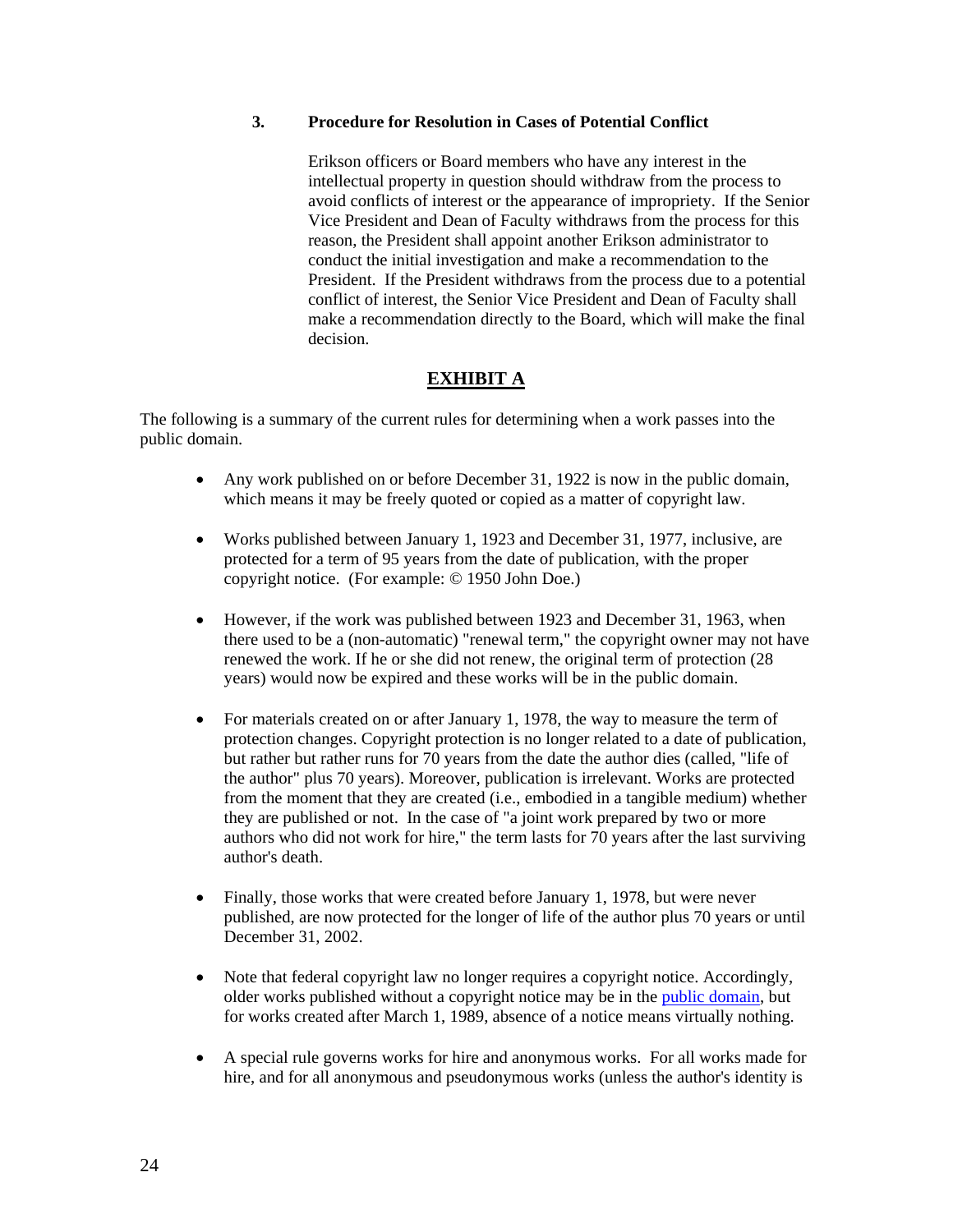revealed in Copyright Office records), the duration of copyright will be 95 years from publication or 120 years from creation, whichever is shorter.

# **EXHIBIT B**

To determine whether a work published after January 1, 1923 is currently under copyright protection, Erikson's librarian should do the following:

- Examine a copy of the work for such elements as a copyright notice, place and date of publication, author, and publisher. If the work is a sound recording, examine the disk, tape cartridge, or cassette in which the recorded sound is fixed, or the album cover, sleeve, or container in which the recording is sold; and
- If necessary**,** search U.S. Copyright Office's catalogs and other records (at www.copyright.gov) or have the U.S. Copyright Office make such a search. Upon request, the Copyright Office staff will search its records at the statutory rate of \$75.00 per hour. Copyright registrations made and documents recorded from 1978 to date may be searched online.

Copyright searches can be made by title of the work, by name of the author or probable copyright owner (which may be the publisher or the producer), or by registration number or other copyright data. However, to narrow the search, Erikson's librarian should provide as much additional information as is known, including the approximate year when the work was published or registered, the type of work involved, and the title, volume or issue number of any periodical wherein the work was published. Detailed instructions for searching the Copyright Office's records are provided in the Copyright Office's Circular No. 22, "How to Investigate the Copyright Status of a Work," at http://www.copyright.gov/circs/circ22.html.

It is important to note that searches of the Copyright Office's records may not be conclusive in all cases.Information about a particular copyrighted work may be incomplete or lacking entirely. In addition, the Copyright Office does not maintain listings of works by subject or lists of works that are in the public domain. Further complicating matters are the frequent changes in the federal laws regarding copyright status, duration, registration, and renewal requirements that have occurred over the past 30 years. Moreover, because each country has its own copyright laws, some works that are in the public domain in the Unites States may not be freely used without the owner's permission abroad. For all of these reasons, when in doubt, Erikson's librarian should consult with the Vice President and Dean of Academic Affairs before reaching any conclusions regarding the copyright status of a work.

# **EXHIBIT C**

Erikson's librarian will attempt to determine whether an image that Erikson or any Erikson faculty member or instructor wishes to digitize is available for sale or license at a fair price. Erikson's librarian will conduct this inquiry according to the following procedure:

• check all information within Erikson's control regarding the image's source and ask relevant faculty and staff for any such information if the image is in Erikson's possession;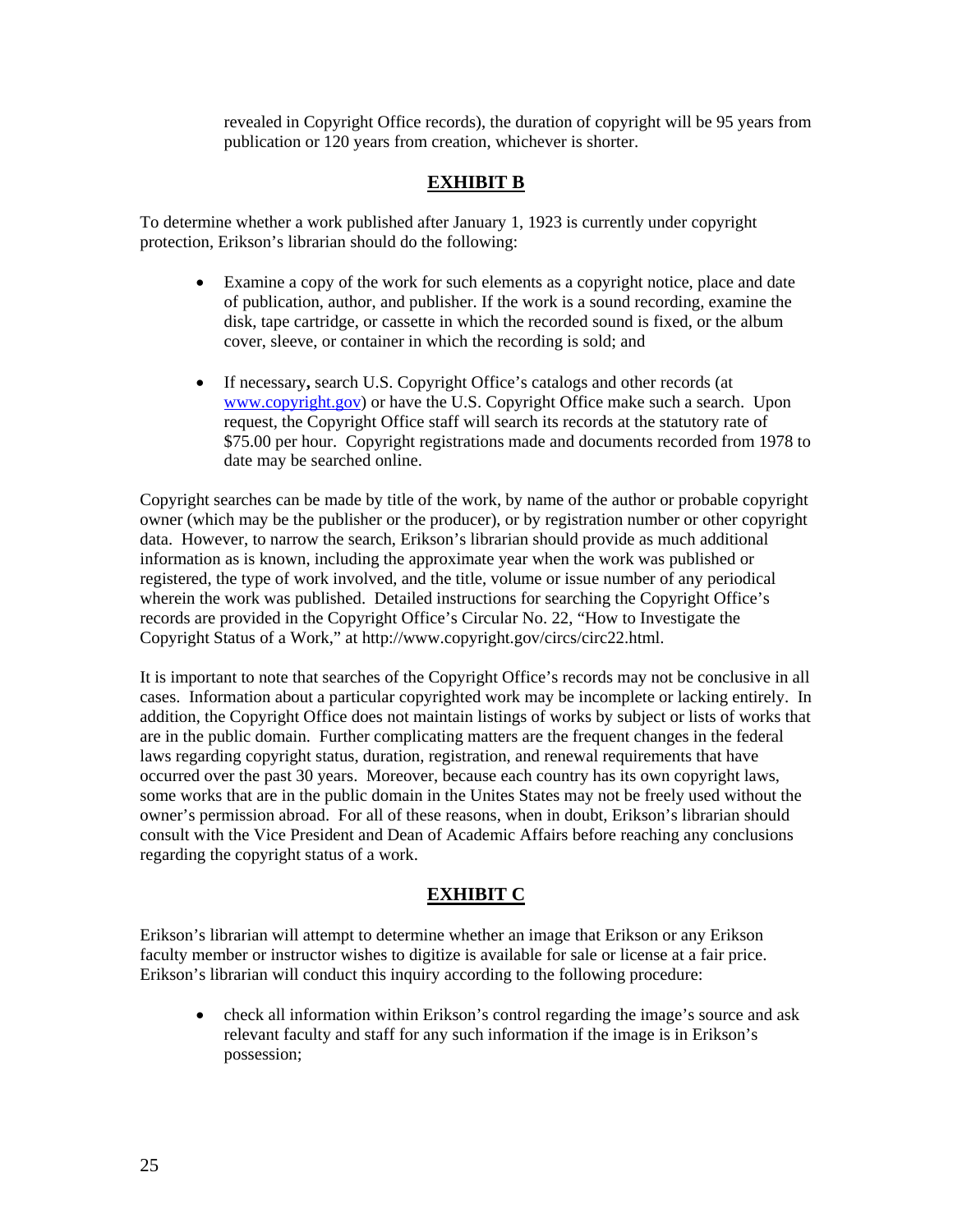• if the image is not in Erikson's possession, consult standard reference publications and databases for information regarding the source of the image. For example, check rights reproduction collectives and/or major professional associations representing image creators in the appropriate medium. Examples of such organizations are collected in Exhibit D to this Policy.

If the desired image is available in usable digital form for sale or license, Erikson must purchase or license the image before Erikson's librarian may lawfully digitize the image. In such cases, Erikson's librarian will consult with the Vice President and Dean of Academic Affairs and the interested faculty or staff member to determine whether Erikson wishes to purchase or license the image.

Erikson's librarian will periodically review the availability of any images that Erikson or any Erikson faculty or instructors wish to digitize. If a previously unavailable image becomes available online or for sale or license at a fair price, the image should be purchased or licensed before it is digitized or used again. In such cases, Erikson's librarian will follow the procedures outlined in the preceding paragraph.

# **EXHIBIT D**

The following provisions are meant to guide Erikson's librarian in the process of obtaining permission to use copyrighted materials on behalf of Erikson faculty member, instructors, employees or students. However, these provisions merely suggest some basic starting points for obtaining permission to use others' works in academic settings and are not meant to be exhaustive.

Thus, if Erikson's librarian is unable to secure the owner's permission by following the steps listed below, the interested faculty member, instructor, employee or student should consult with the Vice President and Dean of Academic Affairs before using the work in a manner that exceeds fair use limitations. In no event should an Erikson faculty member, instructor, employee or student use the copyrighted work without obtaining permission.

# **1. Collective Rights Organizations**

- **a.** *Text*. If the work to be copied is part of a book or journal article, Erikson personnel should contact the Copyright Clearance Center ("CCC") at http://www.copyright.com. If a work is registered with the CCC, permission generally requires 24 to 36 hours.
- **b.** *Images***.** To obtain permission to use copyrighted images, Erikson's librarian should contact one or more of the following organizations:

Academic Image Cooperative http://www.studiolo.org/index.html

Allan Kohl's Art Images for College Teaching http://images.umdl.umich.edu/cgi/i/image/image-idx?c=aict&page=index

American Society of Media Photographers http://www.asmp.org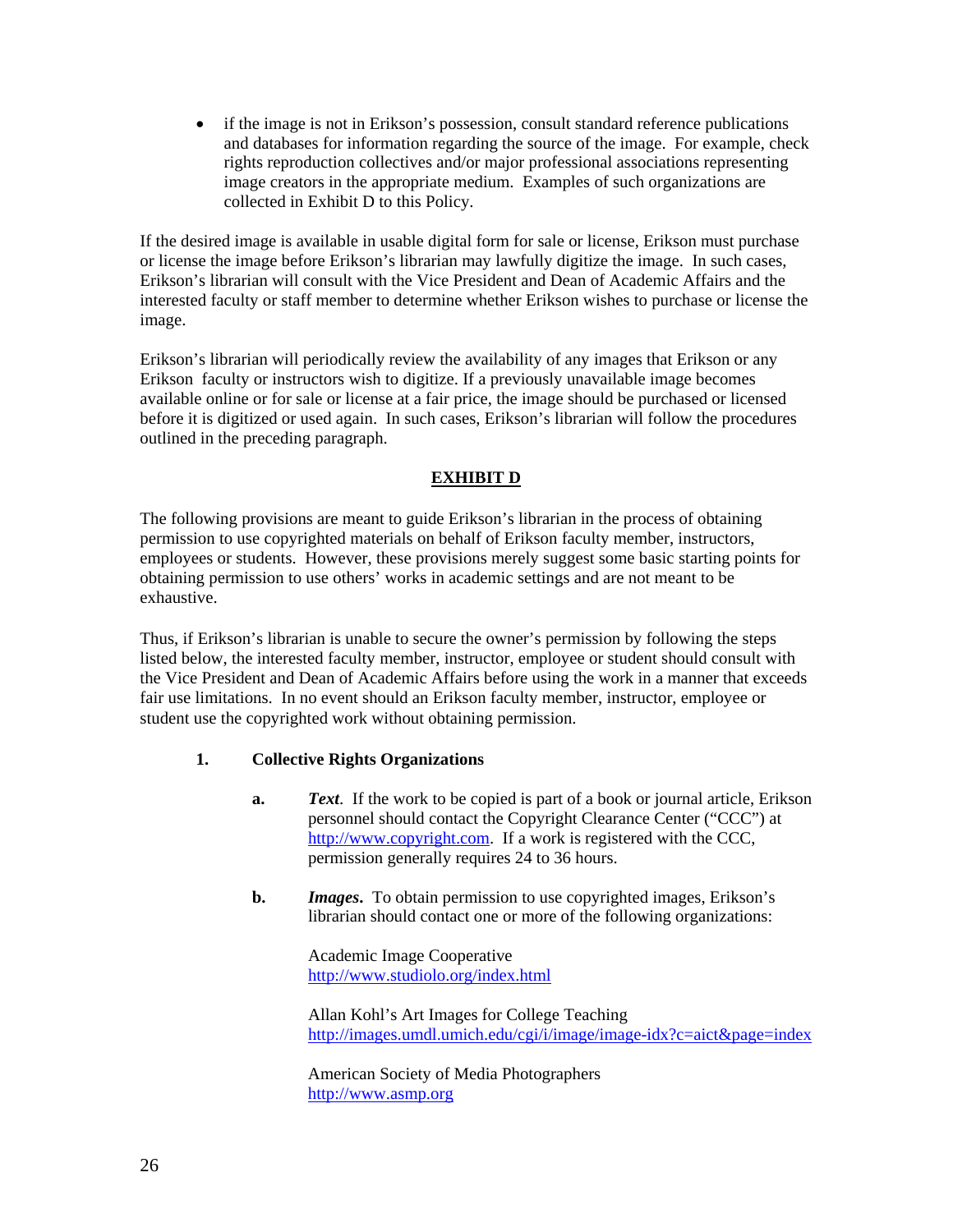Artist's Rights Foundation http://www.artistsrights.org

Artist's Rights Society http://www.arsny.com

Aurora Picture Network International http://www.auroraphotos.com

Lantern Slides of Classical Antiquity: A Center for the Study of Architecture Project in Cooperation with Bryn Mawr College http://www.brynmawr.edu/Admins/DMVRC/lanterns

Media Image Resource Alliance ("MIRA") http://www.mira.com

Society of Architectural Historians' Image Exchange http://www.sah.org/index.php?module=ContentExpress&func=display& ceid=11&meid=9

Visual Artists and Gallery Association http://www.vaga.co.uk

Other Professional Photography Organizations http://www.s2f.com/STOCKPHOTO/Associations

- **c.** *Authors.* If the author has retained copyright in a contribution to a periodical such as a magazine or newspaper, permission may be obtained through Ingenta (http://www.ingentaconnect.com) which handles rights for the Publication Rights Clearinghouse, a collective-licensing agency representing such writers' groups as The National Writers Union (NWU), the Canadian Science Writers' Association (CSWA), the Periodical Writers Association of Canada, the Society of Children's Book Writers and Illustrators, and the United States Section of the International Association of Art Critics, among others.
- **d.** *Music.* ASCAP (http://ascap.com), BMI (http://bmi.com), and SESAC (http://www.sesac.com) all license the right to perform musical works in public. If an Erikson faculty member, instructor, employee or student wants to record and distribute a musical composition that has already been recorded by someone else, or synchronize music with visual images, Erikson's librarian should contact The Harry Fox Agency Inc. (http://www.nmpa.org/hfa.html). The Music Research Consultants (http://www.musicresearch.com) web page contains links to publishers, record labels, music rights agencies, and more. This is a good place to gather contact information. If users provide the name of an artist, album, song or label, the All-Music Guide (http://www.allmusic.com) allows them to search for additional information and often links directly to sources.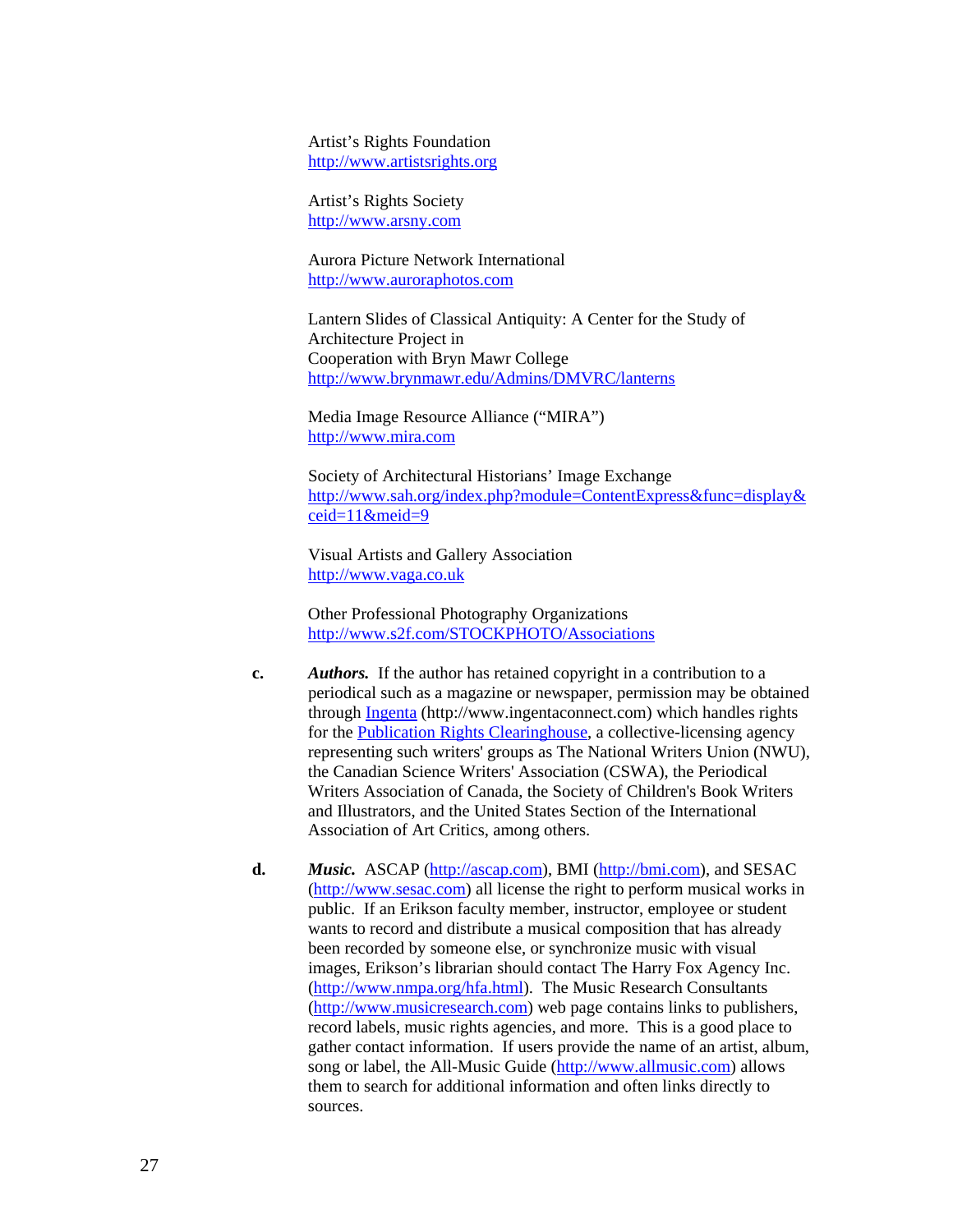- **e.** *Motion Pictures***.** The Motion Picture Licensing Corporation (http://www.mplc.com), Movie Licensing USA (http://www.movlic.com), Swank Motion Pictures, Inc. (http://www.swank.com), and Criterion Pictures, U.S.A (criterionpicusa.com) grant public performance rights.
- **f.** The Motion Picture Licensing Corporation is an independent copyright licensing service exclusively authorized by major Hollywood motion picture studios and independent producers to grant Umbrella Licenses to nonprofit groups, businesses, and government organizations to ensure that the public performances of home videodiscs and videocassettes comply with the Federal Copyright Act.
- **g.** Movie Licensing USA, a corporate division of Swank Motion Pictures, Inc., addresses the specific Movie Public Performance Site Licensing needs of schools and public libraries. Movie Licensing USA provides an exclusive license that satisfies the copyright protection needs of the movie producers, while offering a worry-free, liability-free movie license.
- **h.** Swank Motion Pictures, Inc., is a major movie distributor and a public performance licensing agent in non-theatrical markets where feature entertainment movies are shown. Swank Motion Pictures, Inc., has exclusive distribution arrangements in many markets with most American movie producers for the motion pictures seen in theaters. Creating an account requires basic information (shipping and billing addresses, contact person, telephone number, fax number, and an e-mail address), and pricing varies by format, title, and venue. For more information, contact:

Tiffany Ellis Senior Account Executive Swank Motion Pictures Phone: 1-800-876-5577 Fax: 314-289-2192 E-mail: tellis@swank.com

Licensing motion pictures can be expensive. A license dated September 18, 2003, for a one-time showing of the films *Ordinary People* and *A Beautiful Mind* cost \$331.00 per film for a total cost of \$662.00.

Internet Archive (http://www.archive.org/details/movies) has educational public domain films available for download. The films are stored in MPEG format and need to be downloaded to view rather than viewing as streaming video.

Erikson's librarian may also need to investigate whether any rights need to be cleared that could be held by the actors, producers, writers, performers, guilds, or composers. Agent representation for living people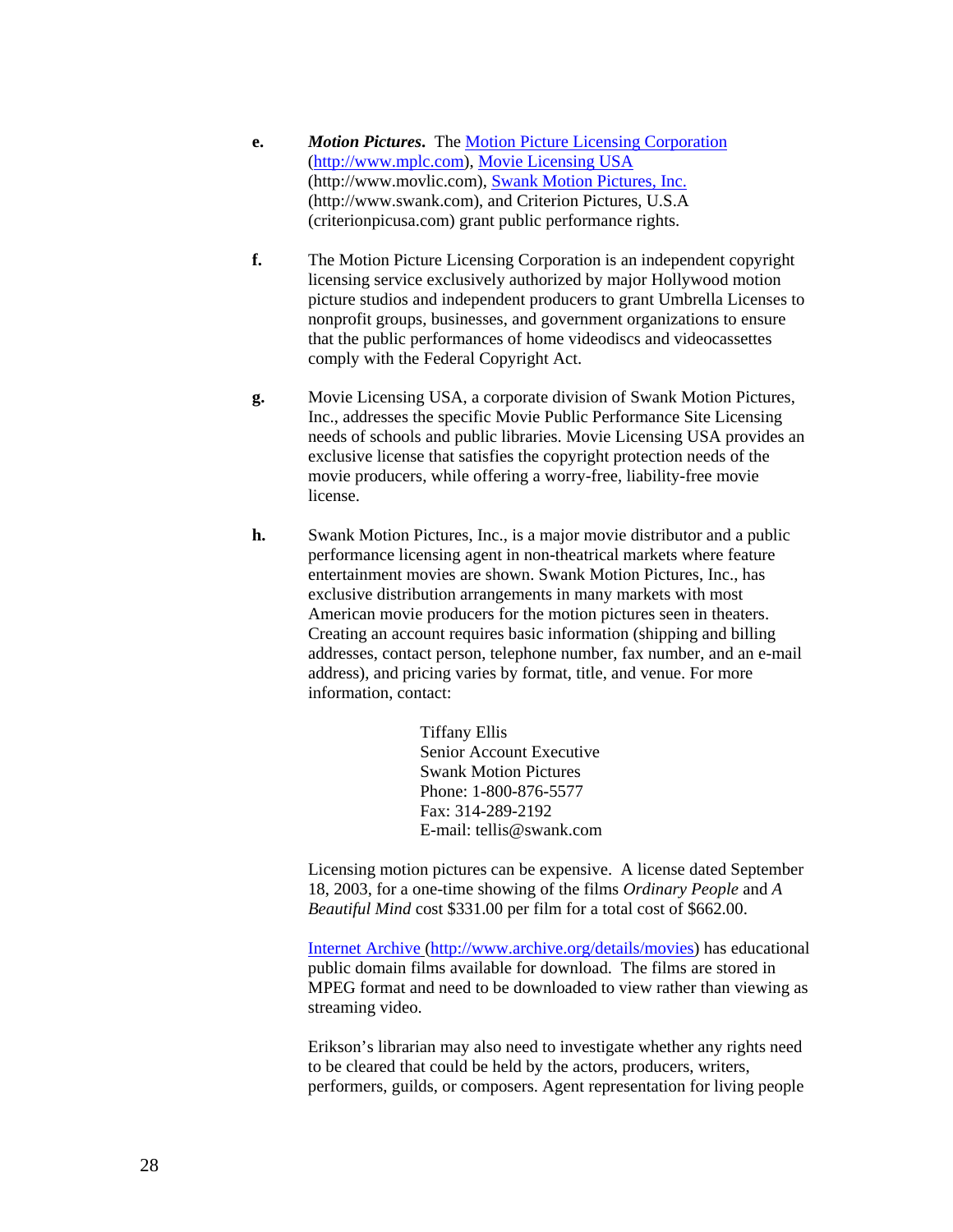can be found at the WhoRepresents website (http://www.whorepresents.com).

One may research film and video copyrights using the database at the Copyright Office (*see* Section I (A)(2), above). This database lists claimants and copyright ownership to works registered after 1978. To search for works registered before 1978, one must search in the Library of Congress online catalog, LOCIS (http://catalog.loc.gov), or in printed Copyright volumes.

# **2. Contacting copyright owners directly**

**Erikson's librarian** may also contact the author and the publisher directly. Wake Forest University (http://www.law.wfu.edu/library/copyright) maintains a site with links to many publishers. In addition, *The Literary Marketplace* (for books) or Ulrich's *International Periodicals* (for journals), both published by the R. R. Bowker Company, may be useful resources if the author or publisher are not known. Project Acorn (http://acorn.lboro.ac.uk) provides helpful information about the entire process of obtaining permission to reprint to use copyrighted works, as does the University of Texas at Austin's Harry Ransom Humanities Research Center (http://www.hrc.utexas.edu/watch/locating.html). http://tyler.hrc.utexas.edu.

Sometimes, the apparent copyright owner is no longer the real copyright owner. The Copyright Office (http://www.copyright.gov) now provides online searching of some of its registration records and performs professional searches for a fee. (*See* Circulars 22 and 23 on the Copyright offices website, http://www.copyright.gov/circs/circ22.html and http://www.copyright.gov/circs/circ23.html, for further instructions.

# **3. Authorization to give permission**

Users of copyright material need to be sure that the person giving the permission to reprint is in fact authorized to do so. This may be particularly difficult to know if it is unclear who the copyright owner is, or if the owner is a legal entity of some kind (e.g., a business or organization). Moreover, authors and publishers are not always clear about whether the author has retained his or her rights or has assigned them to the publisher. Erikson's librarian should question an author or publisher about their authorization to grant permission to use or reprint the material.

# **4. Written evidence of scope of permission**

Ideally, permission to reprint should be in writing with a clear description of the scope of the request. Vaguely-worded permissions may not cover all of the intended uses. Requests for permission should describe exactly what an Erikson faculty member, instructor, employee or student wants to do with the material and they should include alternatives if one is unsure of such issues as format. For example, if an Erikson faculty member is preparing a Web-based multimedia product, she may wish to also distribute it on a CD-ROM under some circumstances; in such a case, permission should be secured to do both.